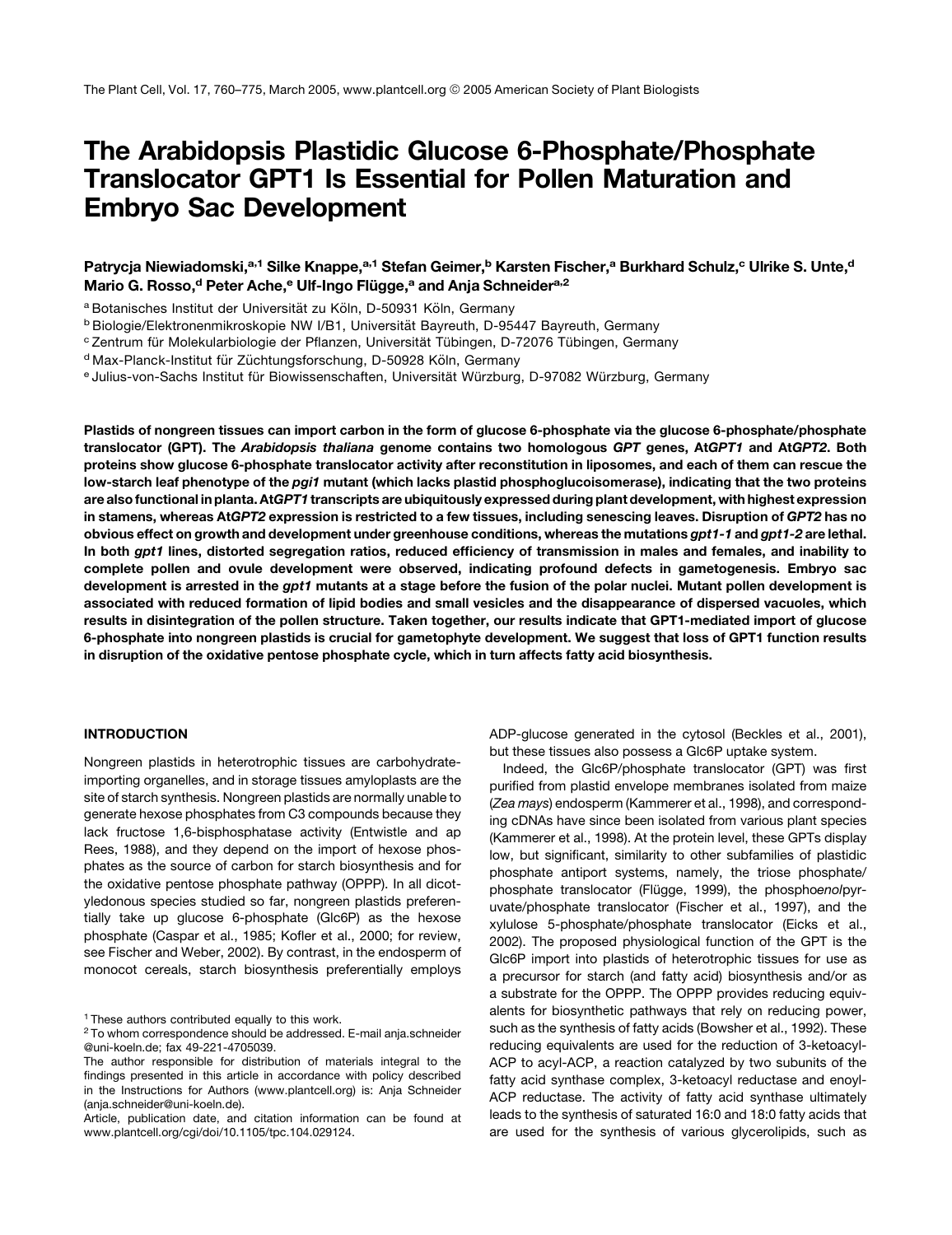phospholipids and triacylglycerol (for review, see Ohlrogge and Browse, 1995). Mutations that disrupt early steps in fatty acid biosynthesis are presumed to be lethal. Indeed, complete loss of function of the enzymes in this pathway is incompatible with viability (Mou et al., 2000; Carlsson et al., 2002; Baud et al., 2003).

In oilseed plants like *Arabidopsis thaliana*, a transient accumulation of starch during embryogenesis is followed by massive deposition of triacylglycerols, which are stored in oil bodies that account for  $\sim$  60% of the cell volume in the cotyledons of mature embryos (Mansfield and Briarty, 1992). Changes in gene expression during seed development in Arabidopsis have been monitored by cDNA microarray analysis, and, interestingly, the expression of *GPT1* mRNA was found to correlate with the transient accumulation of starch and to decline rapidly 8 d after flowering (Ruuska et al., 2002).

Just as storage oil bodies accumulate in cotyledons, pollen grains also accumulate intracellular lipid bodies, which act as reserves of energy and biomolecules for pollen germination. The pollen grain—the male or microgametophyte—develops within the anther in the stamen. The postmeiotic haploid microspore undergoes an asymmetric mitosis (pollen mitosis I), which results in a vegetative and a generative cell. The generative cell then undergoes a second mitosis to form two sperm cells (for review, see Mascarenhas, 1989; Twell et al., 1998; McCormick, 2004). Likewise, the female gametophyte, also referred to as the megagametophyte or embryo sac, develops within the ovule, which is found within the ovary in the carpel. Female gametophyte development comprises three successive rounds of nuclear division, followed by cellularization. The result is a seven-cell embryo sac that contains three antipodal, two synergid, one egg, and one central cell (reviewed in Reiser and Fischer, 1993; Drews et al., 1998; Yadegari and Drews, 2004). Mitochondrial and plastid DNAs are inherited maternally in Arabidopsis (Röbbelen, 1966; Martinez-Zapater et al., 1992; Martinez et al., 1997); the organellar DNAs in the male generative cell are degraded in a process that starts just after the first pollen mitosis (Nagata et al., 1999). In the pollen grain, therefore, intact plastids are found only in the vegetative cell. Because the components of the fatty acid biosynthetic machinery are located within plastids, intracellular lipid biosynthesis in pollen grains can only take place in the vegetative cell under the control of the gametophytic genome. Intracellular lipid biosynthesis gives rise to storage lipid bodies and an extensive membrane network (for review, see Piffanelli et al., 1998). Both the membrane and storage lipids of pollen grains provide the substrates for the rapid expansion of the plasmalemma after pollen germination and the subsequent elongation of the pollen tube.

The Arabidopsis genome contains two *GPT* genes, At*GPT1* (*At5g54800*) and At*GPT2* (*At1g61800*) that resulted from a duplication and a subsequent translocation event that were independent of the segmental duplications identified in Arabidopsis and its progenitors (Knappe et al., 2003a). In this study, we report on the functional characterization of the two At*GPT* genes. Both GPTs are functional Glc6P translocators, but expression studies and the analysis of loss-of-function lines revealed that only GPT1 is essential. Mutations in *gpt1* result in severe defects, especially during pollen development, whereas loss of *GPT2* function has no obvious effect on plant development.

# RESULTS

### AtGPT1 and AtGPT2 Represent Functional Glc6P Translocators

To elucidate the functional characteristics of AtGPT1 and AtGPT2, cDNAs coding for the mature forms of both transporters were extended by a sequence coding for an N-terminal  $His<sub>6</sub>$ affinity tag, cloned into the yeast expression vector pYES2 NT, and transformed into yeast cells. Affinity-purified AtGPT1 and AtGPT2 were then reconstituted into liposomes, which had been preloaded with different metabolites for the subsequent determination of transport specificities (Loddenkötter et al., 1993). The substrate specificities of the two transporters are listed in Table 1. Both Arabidopsis GPTs proved to be functional Glc6P transporters with almost identical substrate specificities, transporting inorganic phosphate, Glc6P, 3-phosphoglycerate, triose phosphates, and, to a lesser extent, phospho*enol*pyruvate. In general, the transport specificities of the two Arabidopsis GPTs were similar to those of the GPT from pea (*Pisum sativum*) roots (PsGPT; Kammerer et al., 1998).

The plastidic phosphoglucose isomerase (PGI; EC 5.3.1.9) mutant *pgi1* provided an opportunity to study AtGPT1 and AtGPT2 transport function in planta. The *pgi1* mutant was isolated in a screen for leaf-specific starch deficiency (Yu et al., 2000). It retains only  $\sim$  5% of wild-type plastid PGI activity (Yu et al., 2000), and its leaves contain  $\sim$  25% of the wild-type level of starch (Figure 1). The plastid PGI converts Fru6P to Glc6P, which is then used as precursor for starch biosynthesis. Thus, if both GPTs represent functional Glc6P translocators, their ectopic expression in leaves should physiologically rescue the *pgi1* specific starch deficiency phenotype by making cytosolic Glc6P available to chloroplasts as a precursor for starch biosynthesis. For this purpose, Ps*GPT*, At*GPT1*, and At*GPT2* cDNAs were stably expressed under the control of the 35S promoter in the *pgi1-1* mutant background. For each construct, four to five independent lines were selected and analyzed for their leaf starch phenotype (Figure 1). The *pgi1-1 35S*:*PsGPT* lines showed a dramatic increase in leaf starch (130% of wild-type levels), indicating that PsGPT indeed delivers Glc6P to plastids for starch biosynthesis. The *pgi1-1 35S*:*AtGPT1* and *pgi1-1 35S*:*AtGPT2* lines displayed 80 and 135% of wild-type starch levels, respectively (Figure 1). Furthermore, the slight growth

| <b>Table 1.</b> Substrate Specificities of Recombinant GPTs Expressed in |  |
|--------------------------------------------------------------------------|--|
| Yeast Cells                                                              |  |

|                                  | Transporter Phosphate GIc6P |                                     | 3-PGA | <b>PFP</b> | TP                                                                                                                 |
|----------------------------------|-----------------------------|-------------------------------------|-------|------------|--------------------------------------------------------------------------------------------------------------------|
| <b>PsGPT</b><br>AtGPT1<br>AtGPT2 | 100<br>100<br>100           | $116 \pm 20$ 88 $\pm$ 9 35 $\pm$ 10 |       |            | $90 \pm 9^a$ 50 $\pm 1^a$ 20 $\pm 1^a$ 112 $\pm 5^a$<br>48 + 14<br>$103 \pm 5$ 61 $\pm$ 10 41 $\pm$ 4 106 $\pm$ 17 |

The liposomes were preloaded with 30 mM substrate as indicated. Transport of [32P] phosphate is given as a percentage of the activity measured for liposomes preloaded with inorganic phosphate. Values are means of three to four experiments  $(\pm sE)$ . 3-PGA, 3-phosphoglycerate; PEP, phospho*enol*pyruvate; TP, triose phosphate. <sup>a</sup> Data from Kammerer et al. (1998).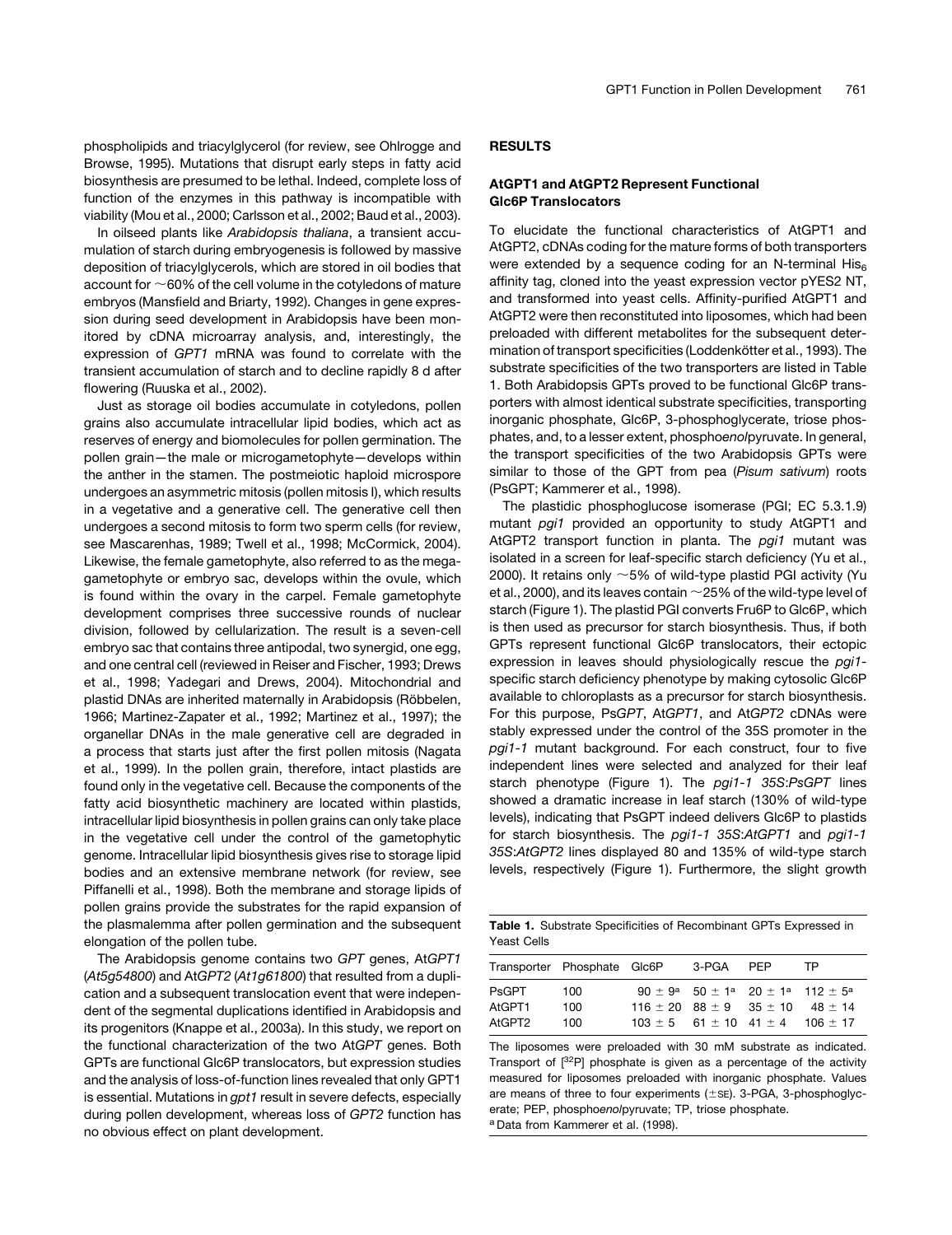

Figure 1. Rescue of the Defect in Starch Accumulation in the *pgi1-1* Mutant by Ectopic Expression of GPT.

The starch content of leaves of 4-week-old plants grown on a light/dark cycle of 12 h/12 h was determined at the end of the light period. Top panel, leaves stained with iodine; bottom panel, enzymatically determined starch content. The values are means for four to five different plants  $(\pm$ SD). fw, fresh weight.

retardation characteristic of the *pgi1-1* mutant was attenuated in each of the lines (data not shown). These experiments clearly demonstrate that both Arabidopsis proteins can deliver cytosolic Glc6P to the chloroplasts for starch biosynthesis, thus obviating the need for PGI. Therefore, both Arabidopsis GPTs represent functional GPTs in planta.

#### Tissue-Specific Expression Patterns of AtGPTs

To investigate the expression of At*GPT1* and At*GPT2*, publicly available microarray data were analyzed (https://www.genevestigator.ethz.ch/) (Zimmermann et al., 2004). At*GPT1* is ubiquitously expressed during development (e.g., in seeds, flowers, rosettes, and roots, with highest levels found in stamens) (Figure 2). In general, At*GPT2* is expressed at lower levels than At*GPT1*; however, relatively higher levels were detected in sepals and senescing leaves (Figure 2). Similar expression patterns were observed using RT-PCR (data not shown).

To gain a deeper insight into the tissue-specific expression of At*GPT1*, a translational fusion of the promoter sequence, the first exon and intron with the *uidA* gene, was stably introduced into Arabidopsis. *AtGPT1*:*uidA* expression was observed in leaf mesophyll and guard cells;  $\beta$ -glucuronidase (GUS) localization in mesophyll and guard cell chloroplasts was readily detectable (Figures 3A and 3B). To quantify *GPT1* expression in these two leaf tissues, protoplasts of mesophyll and guard cells were prepared and subjected to RT-PCR. As shown in Figure 3C, a 10-fold increase in the accumulation of *GPT1* transcripts was observed in guard cells relative to mesophyll cells. In roots, *AtGPT1*:*uidA* expression was restricted to the root cap, the vascular tissue, and the zone of lateral root formation (Figures 3D

and 3E). In flowers, *AtGPT1*:*uidA* was expressed in pollen, as well as in the carpel, stigma, and the vascular tissue of sepals (Figure 3F). During early embryo development, *AtGPT1*:*uidA* expression was found throughout the whole seed, including the globular-stage embryo, the endosperm, and the integuments (Figures 3G and 3H). This ubiquitous expression pattern was also detected in early heart stage embryos (Figure 3I); however, during the late heart stage, *AtGPT1*:*uidA* expression began to disappear in the ground tissue (Figure 3J). At the transition to the torpedo stage, and in the mature embryo, *AtGPT1*:*uidA* expression was restricted to the root tip (Figures 3K and 3L). No expression was detected in mature seeds; only the pericarp showed weak *AtGPT1*:*uidA* expression (Figure 3M).

#### Isolation of Insertional Mutant Lines for AtGPT1

To identify *A. thaliana* lines that carry T-DNA insertions at the At*GPT1* locus, the Feldmann lines (Forsthoefel et al., 1992), the Arabidopsis Knockout Facility (AKF) BASTA population (Sussman et al., 2000), and the Salk Institute collection (Alonso et al., 2003) were screened by reverse genetics. In the Feldmann collection, two lines were identified, which harbored T-DNA insertions 586 bp upstream (*gpt1-5*) and 256 bp downstream (*gpt1-1*) of the start codon of At*GPT1*, respectively (Figure 4A). In the BASTA population from the AKF, two lines were identified that contained T-DNA insertions at positions  $+1725$  (*gpt1-2*) and þ2754 (*gpt1-6*), relative to the ATG (Figure 4A). In addition, two lines (*gpt1-3* and *gpt1-4*) were identified in the Salk collection, with T-DNA insertions at positions  $-19$  and  $+1899$  relative to the start codon of At*GPT1* (Figure 4A). To isolate homozygous mutant lines, different gene-specific primers were combined with the respective border primers for genotyping (Figure 4B). In the



Figure 2. Digital Northern Analysis of At*GPT* Genes.

Data used to create the Digital Northern were obtained from AtGenExpress at the Genevestigator site (https://www.genevestigator.ethz.ch/). Signal intensities for seeds were averaged for stages 6 to 10, for flowers from stages 9 to 12 and 15, for sepals, petals, stamens, and carpels from stages 12 and 15, and for rosettes from rosette leaves 2 to 12. Mean signal intensities for senescing leaves and roots were averaged from the technical replicates only.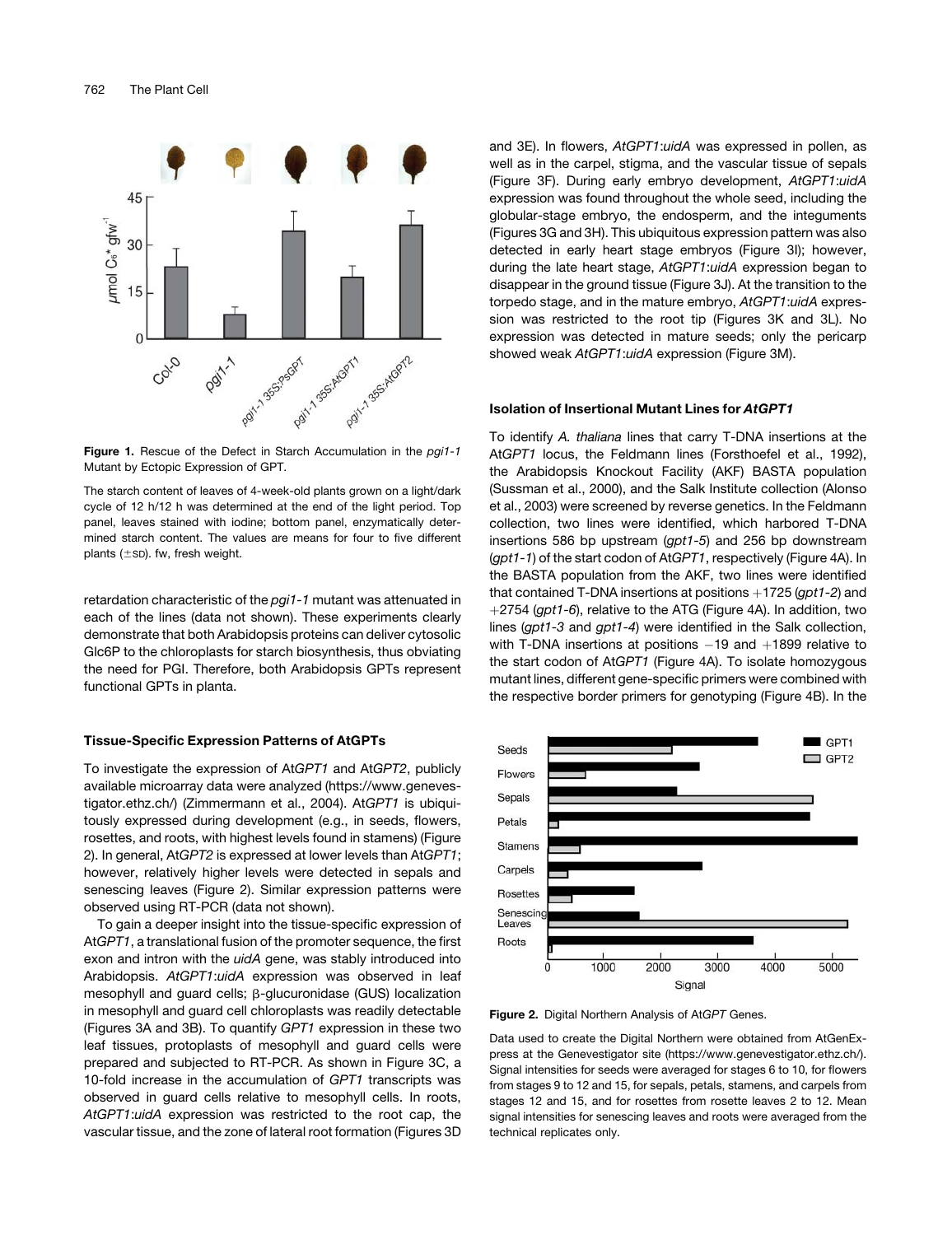

Figure 3. *GPT1*:*uidA* Expression in Transgenic Arabidopsis Plants.

(A) Rosette leaf of a 3-week-old plant with the plane of focus on mesophyll cells. Note the targeting of GUS protein to chloroplasts. (B) Rosette leaf as in (A) with the plane of focus on guard cells.

(C) Quantitative RT-PCR analysis of mRNA from isolated mesophyll cells and guard cells. The amplification of *GPT1* cDNA was performed using primers GPT1-RT-F and GPT1-RT-R. The *AtGPT1* expression was normalized to 10,000 molecules of *Actin2*. The values shown are the means of three different experiments  $(\pm sD)$ . MC, mesophyll cell; GC, guard cell.

(D) and (E) Primary root and root tip of an adult plant. Note GUS activity at the initiation site of the lateral root (indicated by an arrow in [D]) and in the root cap (E).

(F) Cleared whole-mount preparation of a flower.

(G) to (M) Cleared whole-mount preparations of developing seeds harboring embryos at different developmental stages.

- (G) Early globular stage embryo.
- (H) Globular stage embryo.
- (I) Early heart stage embryo.

lines *gpt1-3*, *gpt1-5*, and *gpt1-6*, homozygous mutant plants were clearly identified (Figure 4B). However, RT-PCR analysis revealed that *GPT1* expression was not impaired in these genotypes (data not shown). By contrast, no homozygous mutant lines could be obtained for *gpt1-1*, *gpt1-2*, or *gpt1-4* (Figure 4B).

Lines heterozygous for the *gpt1-1* or the *gpt1-2* mutation were chosen for further analysis. The heterozygous state of the lines was confirmed by DNA gel blot analysis using a gene-specific probe (Figure 4C). The filters were also hybridized with borderspecific fragments. In the *GPT1/gpt1-1* line, the right border– specific probe detected a 9-kb fragment only, indicating the presence of a single-copy T-DNA insertion. In *GPT1/gpt1-2*, the left border–specific probe detected a 1.8-kb fragment, but additional bands were also present, indicating the presence of several T-DNAs or a complex of insertions. This line was backcrossed to the wild type. In the subsequent F2 generation, it was not possible to isolate a single-copy line that showed BASTA resistance, so a PCR-based assay was used to monitor the segregation of the *gpt1-2* allele in subsequent generations (see Methods).

### Genetic Analysis and Complementation of gpt1

The progeny of line *GPT1/gpt1-1*, which contains a single-copy T-DNA insertion that confers kanamycin resistance (Kanr), segregated 0.9:1 for Kan<sup>r</sup> (Table 2). DNA gel blot analysis revealed that all Kan<sup>r</sup> plants contained the T-DNA insertion in *GPT1* and were heterozygous at the *GPT1* locus (data not shown). A total of 393 offspring of selfed *GPT1/gpt1-2* plants was subjected to PCR analysis, and 176 lines were found to carry the *gpt1-2* allele (Table 2), indicating a 0.8:1 segregation, very similar to the aberrant segregation observed for the *gpt1-1* allele. The segregation ratios of both *gpt1-1* and *-2* were not significantly different from 1:1 (Table 2), instead of an expected 3:1, given the dominant mode of inheritance of both PCR and resistance phenotypes. The simplest explanation for the aberrant segregation patterns would be a gametophytic defect. To test this, male and female transmission efficiencies (TE) of the two defective *gpt1* alleles were determined by performing reciprocal test crosses between heterozygous mutants and wild-type plants and analyzing the F1 progeny. Both *gpt1-1* and *gpt1-2* alleles showed reduced male and female TEs (Table 3); for *gpt1-1*, a female TE of 34% and a male TE of 20% was determined. Similar values were observed for the *gpt1-2* allele: a female TE of 27% and a male TE of 20% in the test cross to Wassilewskija (Ws-2), and a female TE of 36% and a male TE of 24% in the test cross to Columbia (Col-0). Thus, the observed segregation ratio was not caused by a defect that is specific to the male or female line, but appeared to result from reduced TE through both gametophytes.

<sup>(</sup>J) Heart stage embryo. The ground tissue is indicated by an arrow. (K) Embryo at the transition from heart stage to torpedo stage.

<sup>(</sup>L) Mature embryo.

<sup>(</sup>M) Dissected silique containing mature seeds.

Bars = 25  $\mu$ m in (A), (B), and (G) to (K), 50  $\mu$ m in (D) and (E), 100  $\mu$ m in (L), and 500  $\mu$ m in (F) and (M).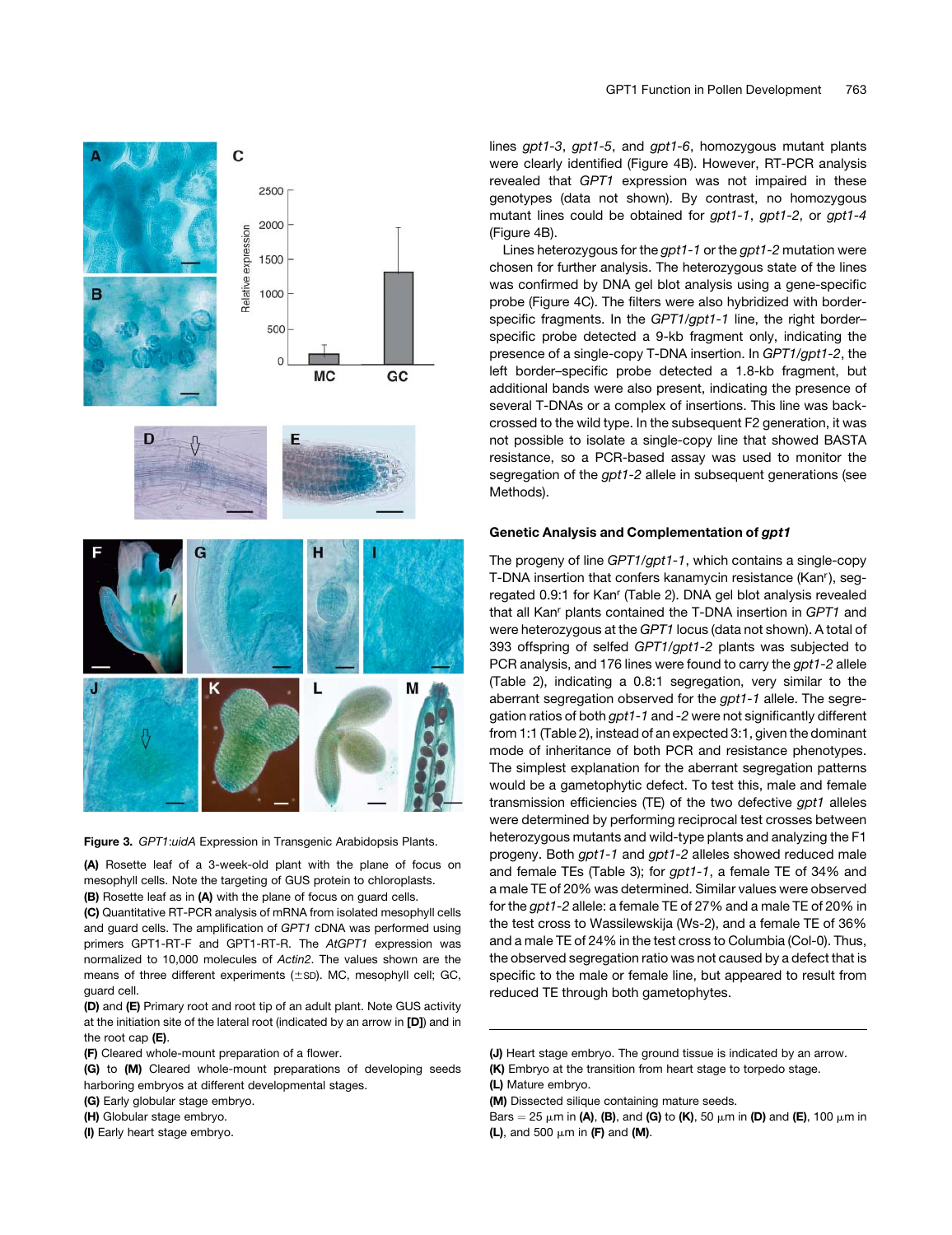

Figure 4. Identification and Molecular Characterization of *gpt1* Alleles.

(A) Exon/intron structure of the At*GPT1* gene showing the locations (relative to the start codon) of insertion sites identified in T-DNA mutants. The two alleles *gpt1-1* and *gpt1-2* used for further characterization are indicated in bold. LB, left border of the T-DNAs for which the precise integration sites could be identified; BR322der, T-DNA present in the Feldman collection; SKI015, T-DNA present in the AKF BASTA population; ROK2, T-DNA present in the Salk collection; E, *Eco*RI; H, *Hin*dIII; RB, right border.

(B) Genotyping of the six *gpt1* alleles by PCR. Information regarding primer combinations is provided in Methods. The absence of a genespecific PCR amplification product indicates that the line is homozygous for the relevant mutation. The lines are designated by the position of the insertion site relative to the start codon. B, border- and gene-specific primer combination; G, gene-specific primer combination.

(C) DNA gel blot analysis of *GPT1/gpt1-1* and *GPT1/gpt1-2*. *Eco*RIdigested DNA (10 μg) of *GPT1/gpt1-1* and *HindIII-digested DNA* (10 μg) of *GPT1/gpt1-2*, together with the appropriate wild-type control DNA, were

Analysis of siliques of *GPT1/gpt1-1* and *GPT1/gpt1-2* plants revealed the presence of small, white, unfertilized ovules (Figure 5A) with a frequency of 32 and 28%, respectively, whereas such aborted ovules occurred with a frequency of only 7% in the wild type (Table 4). Although the less densely packed siliques of the heterozygous lines were shorter than those of the wild type  $(1.12 \pm 0.12 \text{ cm}$  versus  $1.52 \pm 0.08$ ), the overall seed set (normal seeds plus aborted ovule) per silique did not differ markedly between heterozygous *GPT1/gpt1-2* lines and wild-type plants  $(49 \pm 5 \text{ versus } 50 \pm 7)$ .

To complement the mutant phenotype, an 11-kb genomic fragment containing the *GPT1* gene, including promoter and terminator regions, was introduced into *GPT1/gpt1-2* plants. Nine independent T1 lines that inherited the *gpt1-2* allele were generated. All of these lines were still heterozygous at the endogenous *GPT1* locus (data not shown). Two lines (*gpt1-2/ GPT1 gGPT1-3* and *gpt1-2/GPT1 gGPT1-9*) were further analyzed in the T2 generation for segregation of the *GPT1* locus using PCR. In each of the two T2 progenies, individual plants (8 out of 77 and 10 out of 28, respectively) were identified that were homozygous for the *gpt1-2* allele. DNA from two representative plants, *gpt1-2/gpt1-2 gGPT1-9.18* and *gpt1-2/gpt1-2 gGPT1- 3.10*, was subjected to DNA gel blot analysis, and the homozygous state of the endogenous *gpt1* locus was confirmed (Figure 5B). Siliques of *gpt1-2/gpt1-2 gGPT1-9.18* and *gpt1-2/gpt1-2 gGPT1-3.10* plants were inspected for aborted ovules in the T3 generation. In both lines, the frequency of aborted ovules was comparable to that in wild-type plants (Table 4, Figure 5C). This result confirms that the T-DNA insertions in the *GPT1* gene were responsible for the lethal phenotype in the homozygous state and also increased the number of aborted ovules in siliques of heterozygous mutant plants.

### Loss of GPT1 Function Perturbs Pollen Development

The reduction in TE via the male germ line in *gpt1* plants suggests a role for *GPT1* in pollen development and/or function. Pollen of wild-type and *GPT1/gpt1* lines was analyzed for cytoplasmic density by the staining method of Alexander and for nuclear constitution by 4',6-diamidino-2-phenylindole (DAPI) staining. In the Alexander assay, vital mature pollen grains show intensive red staining of the cytoplasm (Figure 6A). Dead and dying pollen, recognizable by its flattened shape and smaller size, exhibited only green staining of the pollen grain wall (Figure 6B). In wild-type plants, inviable pollen grains occurred with a frequency of <1%, whereas in *GPT1/gpt1-1* and *GPT1/gpt1-2* plants, the frequency was between 9 and 15% (Table 4). In both complemented lines, *gpt1-2/gpt1-2 gGPT1-9.18* and *gpt1-2/gpt1-2 gGPT1-3.10*, the frequency of dead pollen was comparable to that in the wild type, confirming the importance of *GPT1* for pollen development

each successively hybridized with a border-specific and a gene-specific fragment. The gene-specific probe used for hybridization is indicated in (A). The sizes of the wild-type fragments and the novel fragments in the heterozygous mutant lines are indicated. M, heterozygous mutant line; B, border-specific fragment; G, gene-specific fragment.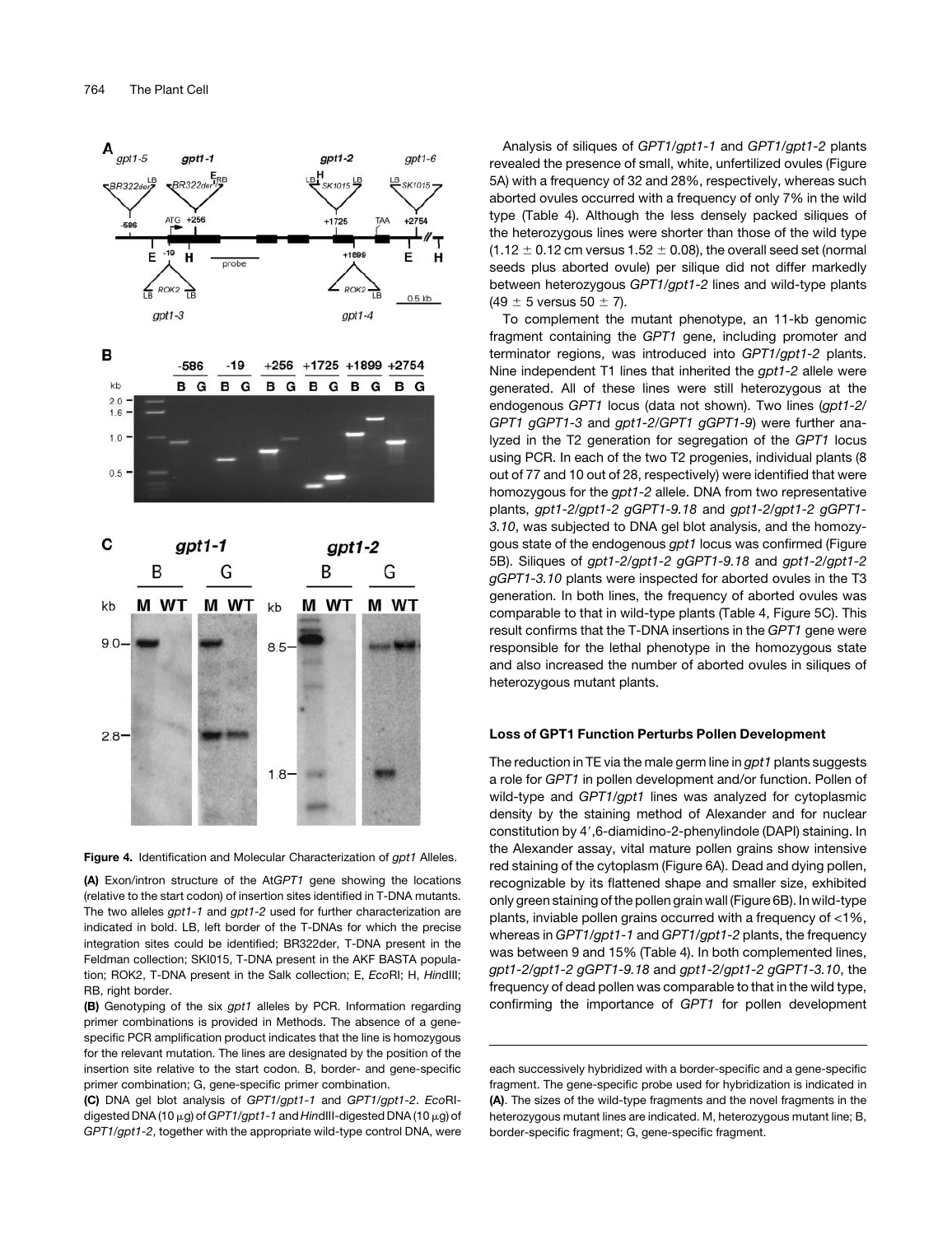| <b>Table 2.</b> Segregation Analysis of GPT1/gpt1-1 and GPT1/gpt1-2 |  |                                                  |                |                                        |
|---------------------------------------------------------------------|--|--------------------------------------------------|----------------|----------------------------------------|
| Genotype                                                            |  | Kan'/PCR+ Kan <sup>s</sup> /PCR- Ratio $x^2$ (P) |                |                                        |
| GPT1/gpt1-1 190<br>GPT1/gpt1-2 176                                  |  | 222<br>217                                       | 0.9:1<br>0.8:1 | 2.5 (P $= 0.01$ )<br>4.2 (P $= 0.01$ ) |

The inheritance of *gpt1-1* was analyzed by counting kanamycin-resistant seedlings recovered from selfed *GPT1/gpt1-1* plants. The inheritance of *gpt1-2* was monitored using a PCR-based assay as described in Methods. The  $\chi^2$  test was used to compare the observed ratios with a predicted ratio of 1:1. Kan<sup>r</sup>, kanamycin resistant; Kan<sup>s</sup>, kanamycin sensitive.

(Table 4). The small and flattened pollen grains were further investigated for their nuclear constitution by staining with DAPI. In wild-type pollen, the vegetative nucleus and the two generative nuclei were clearly distinguishable (Figure 6C). In the mutant pollen, only diffuse staining was observed (Figure 6D). Besides this strong mutant phenotype, we observed several intermediate phenotypes in DAPI- and Alexander-stained pollen, which might result in inviability after release (data not shown).

Using scanning electron microscopy, pollen from wild-type and heterozygous *gpt1* lines was examined more closely. Pollen grains from the wild type appeared normal (Figure 6E), whereas significant numbers of abnormal and collapsed pollen grains were detected in the *GPT1/gpt1* lines (Figure 6F), which is consistent with our light microscopic observations (Figures 6A to 6D). Although the mutant pollen grains were smaller in size and less robust, the ordered reticulate pattern of the wild-type exine layer was still prominent (Figures 6G and 6H), indicating that the basic structure of the exine layer is not altered. The exine layer is produced by the sporophytic tissue, which suggests that the heterozygous tissue of the sporophyte has no influence on the development of *gpt1* mutant pollen.

# Pollen Grains Harboring the gpt1 Allele Have Fewer Vacuoles and Lipid Bodies and Show a Tendency to Lyse

To define the time point of *gpt1* pollen grain collapse, the expression of *GPT1*:*uidA* was investigated. *GPT1*:*uidA* expression was readily detected in tricellular pollen grains (Figures 7A and 7B), whereas GUS activity could not be unequivocally demonstrated in uninuclear und bicellular pollen (data not shown). This *GPT1*:*uidA* expression profile is in good agreement with publicly available microarray data (Figure 7C), which show that *GPT1* expression levels are highest in tricellular pollen.

Cross sections of wild-type and *GPT1/gpt1-2* anthers, analyzed by transmission electron microscopy, revealed that development of the pollen sac, including its tapetum layer, was similar in the two genotypes (data not shown). The *gpt1-2* defect was evident in pollen sacs of *GPT1/gpt1-2* anthers (anther stage 12, according to Sanders et al., 1999) harboring mature tricellular pollen grains (Figure 8A). At this stage, the tapetal cell layer has almost completely disappeared, and degeneration of the septum gives rise to a bilocular anther. Within the locule of the pollen sac, a mixture of pollen grains was found. Wild-type–like pollen grains within the *GPT/gpt1-2* locule were identified by the presence of lipid bodies and vacuoles (Figure 8B). The mutant pollen grains showed varying degrees of damage and could be grouped into three classes (weak, moderate, and strong). Weakly affected mutant pollen still has intracellular structures but lacks vacuoles (Figure 8C). In addition, significantly fewer lipid bodies were present in cross sections of mutant pollen ( $25 \pm 5.8$ ) compared with 72  $\pm$  15.4 lipid bodies in cross sections of wild-type pollen (*t* test, P < 0.001). In agreement with the observations made by light microscopy, a significant proportion of mutant pollen grains were collapsed (Figure 8D). The endothecial cells of the heterozygous *GPT1/gpt1-2* tissue contained plastids with starch granules and plastoglobuli and therefore exhibited a wild-type–like phenotype (Figure 8D). Similar observations were made with the *GPT1/gpt1-1* line (data not shown).

Besides the prominent constituents of wild-type pollen grains, namely, the lipid bodies and the vacuoles (possibly storage vacuoles, as suggested in Yamamoto et al., 2003), smaller vesicles were detected throughout the cytoplasm (Figure 9A). In addition, plastids containing starch granules were frequently observed in wild-type pollen grains (Figures 9B and 9C). Figures 9D to 9F show that weakly affected mutant pollen still contained the vegetative nucleus, mitochondria, and even occasional lipid bodies. However, the plastid-like structures appeared to be free of starch granules (Figure 9F). Even in these weakly affected pollen grains, autolysis was obvious at several sites. In moderately affected pollen, autolysis was more extensive, and the organelles in the vegetative cell seemed to be clustered (Figures 9G and 9H), although distinguishable mitochondria and Golgi stacks were still present. Vacuole-like structures were observed only very rarely (Figure 9I). Large inclusions were detected in all mutant pollen grains (Figures 9D, 9G, and 9J). In strongly affected pollen, autolysis leads to the disintegration of basic structures (Figures 9J and 9K). This process was accompanied by a swelling of the intine wall and retraction of the plasma membrane (Figure 9L). Despite the severity of the damage in the vegetative cells, the exine layer of these pollen grains was still essentially wild-type (Figures 9C and 9L), as confirmed by scanning electron microscopy (Figure 6H).

### The gpt1 Lesion Arrests Embryo Sac Development

As outlined above, siliques of both the *GPT1/gpt1-2* and *GPT1/ gpt1-1* lines contained  $\sim$ 30% aborted ovules (Table 4), and in

| <b>Table 3.</b> Analysis of Genetic Transmission of <i>gpt1-1</i> and <i>gpt1-2</i> |             |                        |        |
|-------------------------------------------------------------------------------------|-------------|------------------------|--------|
| Genotype (Female $\times$ Male)                                                     | $Kanr/PCR+$ | Kan <sup>s</sup> /PCR- | TE (%) |
| GPT1/gpt1-1 $\times$ Ws-2                                                           | 47          | 137                    | 34     |
| Ws-2 $\times$ GPT1/qpt1-1                                                           | 26          | 128                    | 20     |
| GPT1/qpt1-2 $\times$ Ws-2                                                           | 30          | 112                    | 27     |
| Ws-2 $\times$ GPT1/gpt1-2                                                           | 28          | 142                    | 20     |
| GPT1/gpt1-2 $\times$ Col-0                                                          | 13          | 36                     | 36     |
| Col-0 $\times$ GPT1/qpt1-2                                                          | 11          | 45                     | 24     |

The inheritance of *gpt1-1* was analyzed by counting kanamycinresistant F1 progenies of the denoted crosses. The inheritance of *gpt1-2* was monitored using a PCR-based assay as described in Methods. The TE was calculated according to Howden et al. (1998). Kan<sup>r</sup>, kanamycin resistant; Kan<sup>s</sup>, kanamycin sensitive.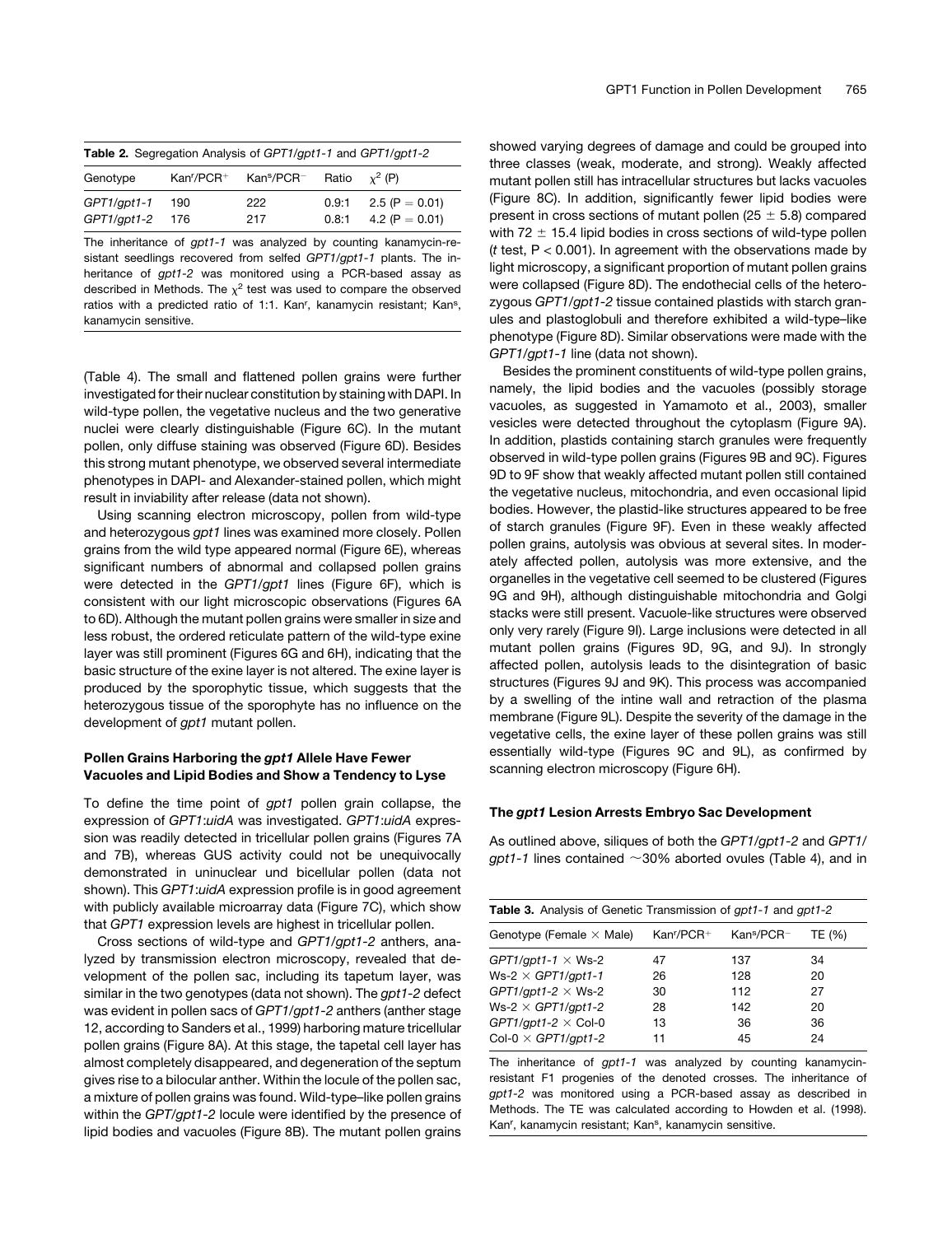

Figure 5. Seed Phenotype of *gpt1* Alleles and Genetic Complementation.

(A) Top panel: mature silique of a *GPT1/gpt1-1* plant. The asterisks denote aborted, white, and shrunken ovules. Bottom panel: mature silique of the wild type.

(B) Schematic representation of the genetic fragment used for complementation. DNA gel blot analysis of *HindIII-digested DNA* (10 µg) from two complemented lines, *gpt1-2 gGPT1-3.10* and *gpt1-2 gGPT1-9.18*, and comparison with the wild type and the *GPT1/gpt1-2* line. The probe used for hybridization is indicated. M, heterozygous mutant line; H, *Hin*dIII.

(C) Top panel: mature silique of a *GPT1/gpt1-2* plant. The asterisks denote aborted, white, and shrunken ovules. Bottom panel: mature silique of the T3 generation of the complemented line *gpt1-2/gpt1-2 gGPT1-9.18*. Note the absence of aborted ovules.

both lines, the TE of the *gpt1* allele was reduced. The actual frequency of aborted ovules is in good agreement with the value expected (average of 32%) on the basis of the transmission data (Table 3). Detection of *GPT1*:*uidA* expression within the embryo sac (Figure 10A) is compatible with a role for GPT1 during female gametophyte development. We therefore investigated the nuclear constitution of the embryo sacs in affected ovules 48 h after the emasculation of *GPT1/gpt1-2* flowers. In ovaries of wild-type plants, all embryo sacs reached the terminal developmental stage (containing one secondary nucleus, one egg cell nucleus, and two synergid cell nuclei). However, in ovaries of *GPT1/ gpt1-2* plants, only 64% ( $n = 117$ ) of embryo sacs displayed the wild-type phenotype (Figure 10B). The majority of mutant embryo sacs were consistently found to possess two slightly larger nuclei lying side by side and to display a variable number of smaller nuclei (Figure 10C). This phenotype resembles that of the *gfa2* mutant described by Christensen et al. (2002), in which the polar nuclei fail to fuse. In that study, the polar nuclei migrated properly, came to lie side by side, and were slightly enlarged. Thus, it is most likely that *gpt1* mutant embryo sacs are defective in nuclear fusion. A small fraction of the remaining embryo sacs was found to be in an advanced state of degeneration, containing only one nucleus (Figure 10D). After pollination, the two larger polar nuclei persisted in mutant embryo sacs until the stage at which the proembryo and the suspensor became distinguishable in wild-type seeds (data not shown).

### GPT2 Function Is Not Essential for Gametogenesis

Although these data indicate that the GPT1 protein is essential for efficient gametophyte development, a fraction of the gametophytes still remains functional, indicating incomplete penetrance of the mutation. Therefore, the question arises whether GPT2 can partly substitute for GPT1. The expression data for GPT2 revealed low expression levels in stamens and carpels (Figure 2). However, no significant *GPT2* expression was found in uninuclear, bicellular, or tricellular pollen grains (data from the Nottingham Arabidopsis Stock Centre [NASC] at the Genevestigator Web site, https://www.genevestigator.ethz.ch/). Furthermore, a line was identified in the GABI-Kat collection (Li et al., 2003), which contained a T-DNA insertion at position  $+1433$ relative to the start codon (*gpt2-1*). No *GPT2* transcripts are detectable in homozygous *gpt2-1* mutants by RT-PCR (data not shown). These lines exhibited essentially wild-type growth and development under greenhouse conditions (data not shown). Because a slight reduction in fertility might not have been detectable under these conditions, the mutant flowers were examined by microscopy for pollen and ovule aberrations. Neither the frequency of aborted pollen (0.4%,  $n = 6400$ ), as revealed by the Alexander stain, nor that of aborted ovules (4%,  $n = 716$ ) differed from that observed in the wild type. Together, the data suggest that the GPT2 function has only minor influence on pollen and embryo sac development.

# **DISCUSSION**

### In Planta Function of AtGPT1 and AtGPT2

The GPTs represent one of the four known subfamilies of plastidic phosphate translocators. The Arabidopsis genome contains two functional *GPT* genes, At*GPT1* and At*GPT2* (Knappe et al., 2003a), whose products share 75% sequence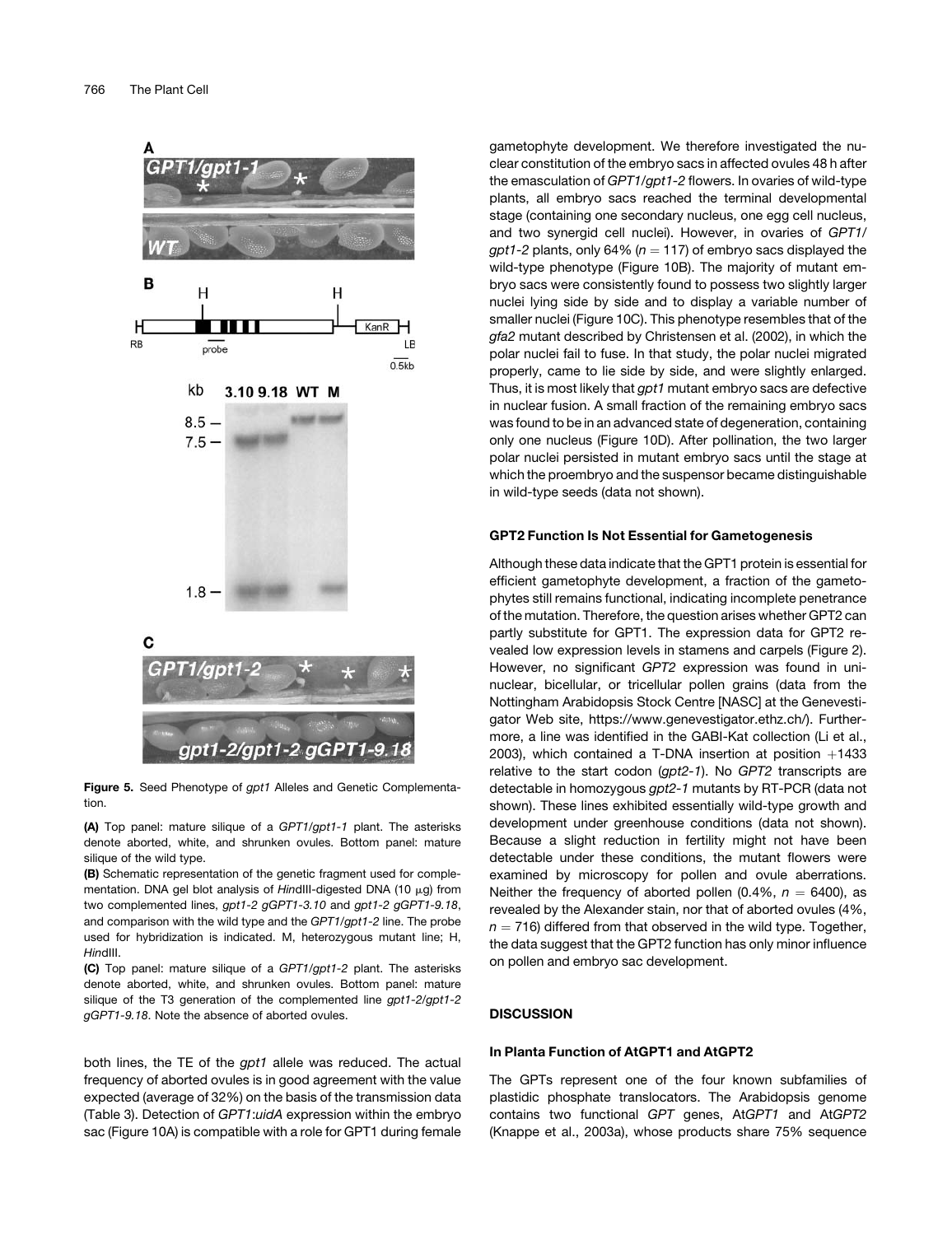identity. Both translocators show similar substrate specificities, accepting Glc6P and triose phosphates as countersubstrates for inorganic phosphate, and these specificities are similar to those of pea GPT (Table 1). The mode of GPT action is a 1:1 exchange of Glc6P mainly with inorganic phosphate and triose phosphates or an exchange of triose phosphates with inorganic phosphate (Kammerer et al., 1998). In addition, when ectopically expressed, both GPTs can rescue the low-starch leaf phenotype of the *pgi1* mutant, indicating that both proteins are able to deliver Glc6P to chloroplasts as a precursor for starch biosynthesis, thereby circumventing the necessity to convert Fru6P to Glc6P (the reaction catalyzed by PGI). Thus, both GPTs function as glucose-6-phosphate transporters in planta. However, their expression patterns differ markedly. Whereas *GPT1* is ubiquitously expressed, *GPT2* is expressed at a lower level in most tissues. Remarkably, *GPT2* is highly expressed in response to *Pseudomonas syringae* treatment (data not shown) and in a few tissues, such as senescing leaves (Figure 2). Whether AtGPT2 has a specific function during pathogen treatment and senescence remains to be determined. On the other hand, the expression pattern of At*GPT1* implies that it is the major GPT responsible for the transport of Glc6P into plastids of heterotrophic tissues in Arabidopsis. It is expressed in roots, as is the pea GPT (Borchert et al., 1993; Kammerer et al., 1998), and At*GPT1* expression is strongest in the root cap, the site of starch synthesis. In the *pgi1* mutant, starch synthesis in roots is not affected (Yu et al., 2000), most probably because Glc6P can be imported into amyloplasts via AtGPT1, thus bypassing the need for PGI. In leaves, At*GPT1* is expressed in guard cells and, to a lesser extent, also in mesophyll cells (Figures 3A to 3C). The expression in guard cells is in accordance with previous findings that guard cell chloroplasts lack fructose-1,6-bisphosphatase activity and therefore rely on the availability of hexose phosphate for starch

| <b>Table 4.</b> Frequency of Aborted Ovules and Pollen in the Wild Type, |
|--------------------------------------------------------------------------|
| GPT1/gpt1-1, GPT1/gpt1-2, and in Two Complemented Lines                  |

| Genotype                 | Normal<br>Seed   | Aborted<br>Ovule <sup>a</sup>  | Frequency<br>(%) |  |
|--------------------------|------------------|--------------------------------|------------------|--|
| GPT1/GPT1 (Ws-2)         | 755              | 53                             | 6.6              |  |
| GPT1/gpt1-1              | 507              | 236                            | 32.0             |  |
| GPT1/gpt1-2              | 1357             | 530                            | 28.0             |  |
| gpt1-2/gpt1-2 gGPT1-3.10 | 1461             | 104                            | 6.6              |  |
| gpt1-2/gpt1-2 gGPT1-9.18 | 1433             | 68                             | 4.5              |  |
|                          | Normal<br>Pollen | Aborted<br>Pollen <sup>b</sup> |                  |  |
| GPT1/GPT1 (Ws-2)         | 9343             | 75                             | 0.8              |  |
| GPT1/gpt1-1              | 3301             | 332                            | 9.0              |  |
| $GPT1$ /qpt1-2           | 3242             | 581                            | 15.0             |  |
| qpt1-2/qpt1-2 qGPT1-3.10 | 10000            | 57                             | 0.6              |  |
| qpt1-2/qpt1-2 qGPT1-9.18 | 10000            | 87                             | 0.9              |  |

<sup>a</sup> Aborted ovules were counted in the 10th to 12th siliques of the main inflorescence of the indicated genotype at a stage when the final silique size was reached.

<sup>b</sup> Aborted pollen were counted after Alexander staining of released pollen from the denoted genotype. In this assay, aborted pollen grains stain green.



Figure 6. Loss of GPT1 Function Perturbs Pollen Development.

Pollen grains were released from the wild type and *GPT1/gpt1-2*. Similar observations were made with pollen released from *GPT/gpt1-1*.

(A) and (B) Bright-field image of whole-mount Alexander-stained pollen. The wild-type pollen shows intensive red staining in the cytoplasm (A). Note the absence of red cytoplasmic staining in  $gpt1$  pollen (B). Bar  $=$  $10 \mu m$ .

(C) and (D) Fluorescent image of whole-mount DAPI-stained pollen. The wild-type pollen shows two sperm nuclei and one centrally located vegetative nucleus (C). Note the diffuse staining in  $gpt1$  pollen (D). Bar = 10  $\mu$ m.

(E) to (H) Scanning electron micrographs of mature pollen grains from wild-type ([E] and [G]) and *GPT1/gpt1-2* plants ([F] and [H]). Of the 28 pollen grains shown, 10 have an abnormal structure (F). However, in the abnormal pollen grains, the exine structure is still intact (H). Bar = 50  $\mu$ m for (E) and (F) and 10  $\mu$ m for (G) and (H).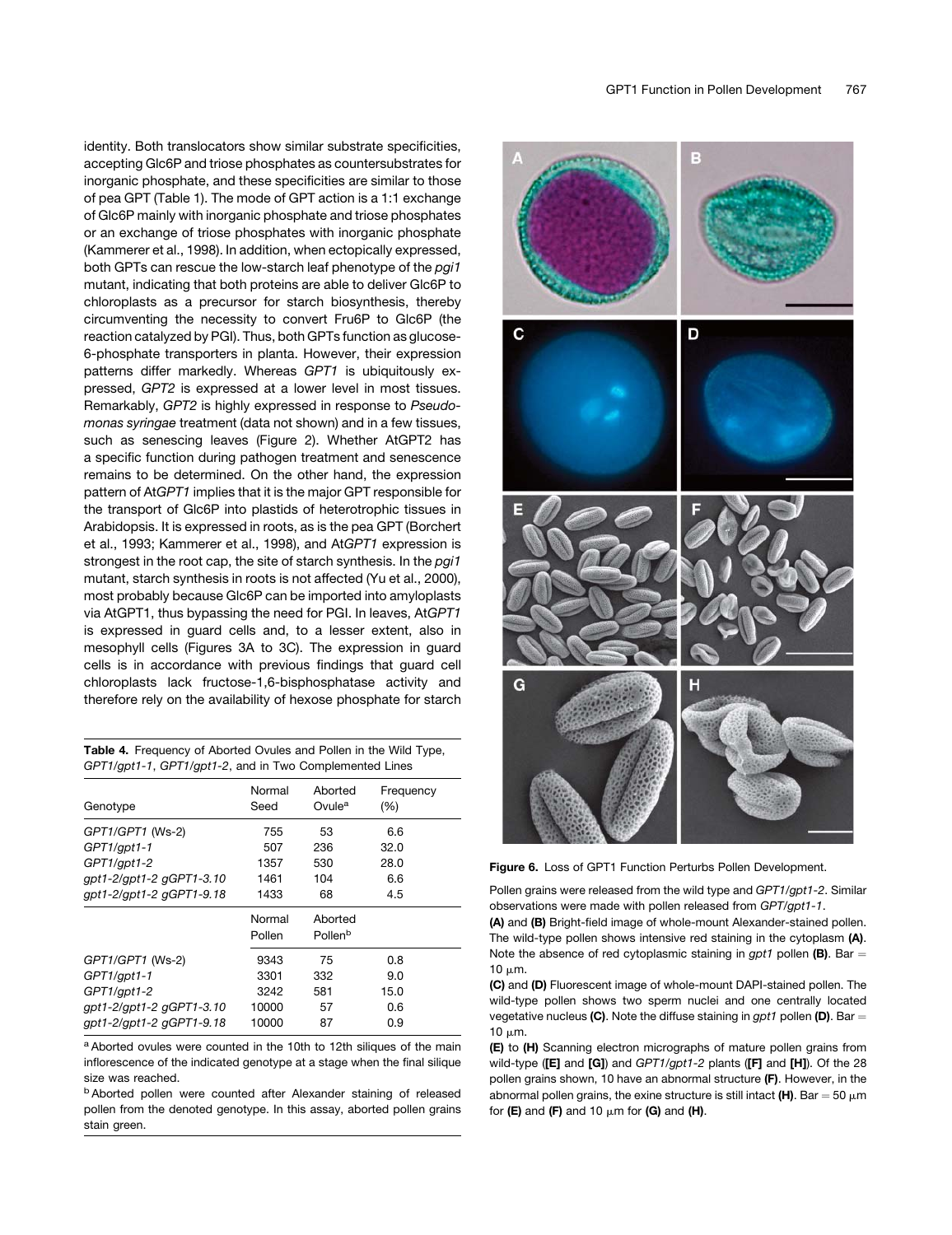

Figure 7. *GPT1* Expression in Pollen Grains.

*GPT1* expression was analyzed in *GPT1*:*uidA* pollen and by making use of publicly available microarray data (Zimmermann et al., 2004).

(A) Fluorescent image of DAPI-stained tricellular pollen.

(B) Bright-field image of GUS activity in tricellular pollen. Because the GUS protein is fused to the N-terminal presequence of GPT1, the fusion protein is directed to plastids. Bar = 10  $\mu$ m.

(C) Digital Northern of *GPT1* expression in uninuclear, bicellular, and tricellular pollen grains. Data used to create the Digital Northern were obtained from NASC at the Genevestigator site (https://www. genevestigator.ethz.ch/). Signal intensities were averaged from the two technical replicates.

biosynthesis (Hedrich et al., 1985). The subsequent breakdown of starch yields malate as a counter ion for potassium during stomatal opening. In contrast with mesophyll chloroplasts, envelope membranes of guard cell chloroplasts have been shown to have GPT transport activity (Overlach et al., 1993). The At*GPT1* expression observed in Arabidopsis leaf mesophyll cells is somewhat surprising because the chloroplasts of these cells do not depend on the import of reduced carbon sources and Glc6P transport activities are not detectable (data not shown). Also, the low-starch leaf phenotype of the *pgi1* mutant obviously cannot be compensated for by the endogenous AtGPT1 activity. It is conceivable that expression of *GPT1* mRNA in these cells serves as a standby system (i.e., that synthesis or activation of the GPT1 protein operates only on demand). This assumption is corroborated by the observation that, upon feeding with glucose, a specific Glc6P transport system is induced in spinach (*Spinacia oleracea*) leaves leading to starch accumulation (Quick et al., 1995).

### AtGPT1 Is Crucial for Normal Male Gametogenesis

No obvious abnormalities could be detected in heterozygous *gpt1* lines; indeed, the mutation was expected to be recessive. However, the phenotypic and genetic analyses revealed a major role of *GPT1* in the haploid phase of Arabidopsis development, namely, during embryo sac and pollen development.

Given the apparent physiological role of GPT1—import of Glc6P into plastids—the question arises why a defect in Glc6P transport should cause such a severe phenotype as that observed in *gpt1* pollen. Glc6P that enters the plastid via the GPT1 can be used (1) as a carbon source for starch biosynthesis, (2) as a substrate for fatty acid biosynthesis, or (3) as a starter molecule for the OPPP. The role of GPT1 in delivering the precursor for starch biosynthesis is obvious because plastids harboring starch granules were frequently found in wild-type pollen grains (Figures 9B and 9C). By contrast, the mutant *gpt1* pollen only contained starch-free plastids (Figure 9F). However, the existence of



Figure 8. Pollen Sacs from *GPT1/gpt1-2* Plants Contain a Mixture of Normal and Mutant Pollen Grains.

Cross sections of pollen sacs from *GPT1/gpt1-2* anthers (stage 12) were analyzed using transmission electron microscopy. In anthers at stage 12 (according to Sanders et al., 1999), the tapetum und middle layers disintegrate, and the anthers become bilocular and contain tricellular pollen grains. En, endothecium cell; L, lipid bodies; V, vacuoles. Bar  $=$ 10  $\mu$ m in (A) and 3  $\mu$ m in (B) to (D).

(A) Overview of a pollen sac. In addition to pollen grains with wild-type morphology, pollen grains displaying varying degrees of damage were present. The number of asterisks denotes the severity of damage.

(B) Cross section of a wild-type pollen grain. Note the occurrence of dispersed vacuoles and lipid bodies (arrows). Lipid bodies are darkly stained because osmium tetroxide was added during the fixation procedure.

(C) Cross section of a weakly affected mutant pollen grain. Note the absence of vacuoles and the reduced number of lipid bodies (arrows).

(D) Cross section of a collapsed pollen grain. The adjacent endothecial cells possessed plastids containing starch and plastoglobuli, as indicated by the arrows.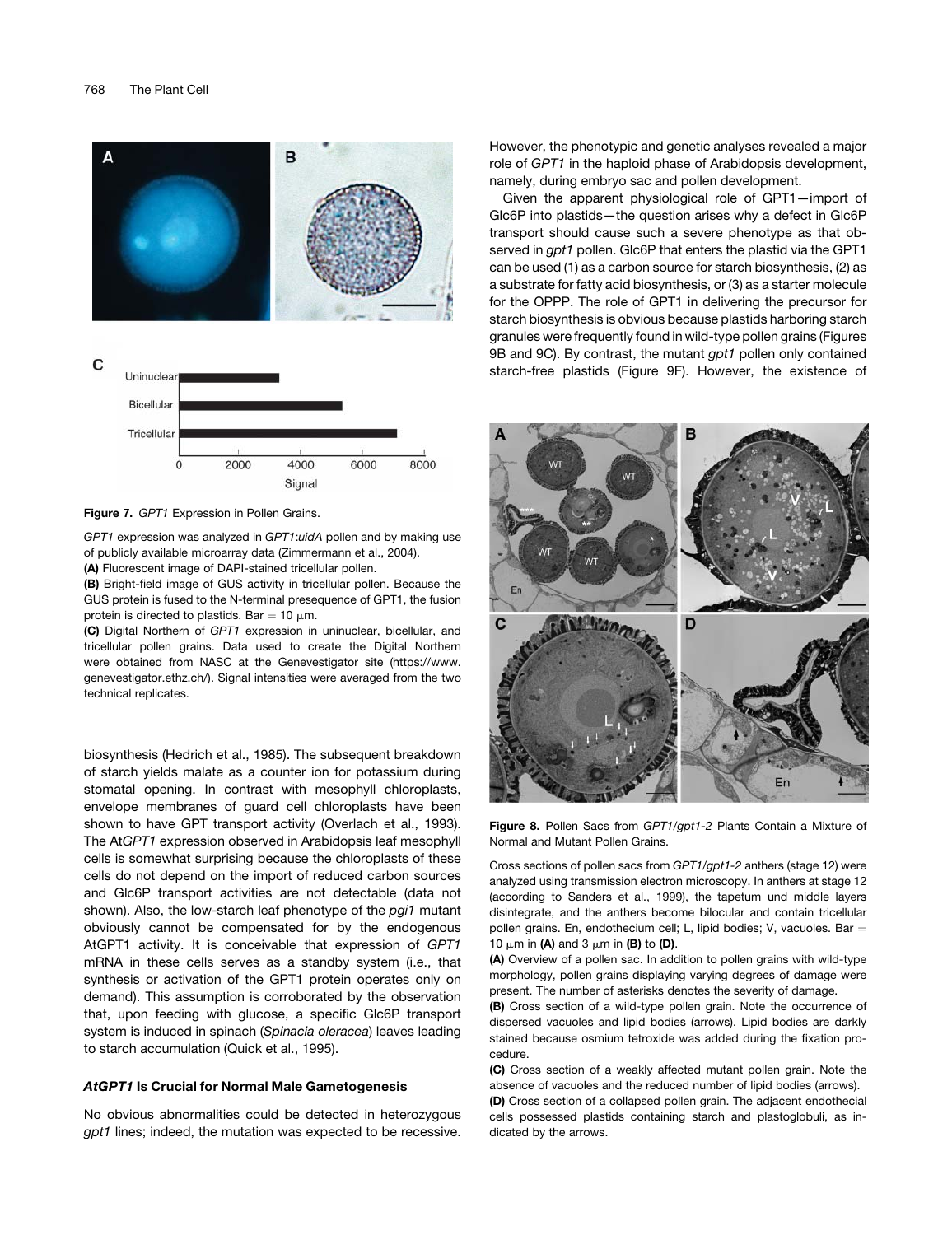

Figure 9. Ultrastructural Alterations in *gpt1* Mutant Pollen.

Cross sections of differently affected *gpt1* mutant pollen grains were analyzed using transmission electron microscopy when the corresponding wildtype pollen had reached the tricellular stage. M, mitochondria; L, lipid body; V, vacuole; S, starch granules within plastid; Ex, exine layer; VN, vegetative nucleus; PL, plastid-like structure; G, Golgi apparatus; VL, vacuole-like body. Bars =  $0.75 \mu m$  in (A) to (C), (E), (F), (H), (I), (K), and (L) and 3  $\mu m$  in (D), (G), and (J).

(A) to (C) Details of a tricellular, mature wild-type pollen grain. Mitochondria, darkly stained lipid bodies, vacuoles, the starch granules within a plastid, and the exine layer are indicated. Some small vesicles are circled.

(D) Overview of a weakly affected mutant pollen grain. Autolysis has begun at several sites (arrows). A large inclusion is indicated by the arrowhead. (E) Detail of the weakly affected mutant pollen grain shown in (D). Mitochondria, the rough ER, and the vegetative nucleus are indicated.

(F) Detail of a weakly affected mutant pollen (comparable to that shown in [D]). The lipid body is indicated. Note that the plastid-like structure, which is similar in size to wild-type plastids, is surrounded by two membranes but lacks starch granules.

(G) Overview of a moderately affected mutant pollen grain. Zones of autolysis extend from several sites (indicated by the arrows). A large inclusion is indicated by the arrowhead.

(H) Detail of the moderately affected mutant pollen grain shown in (G). Mitochondria and part of the Golgi apparatus are indicated.

(I) Detail of a moderately affected mutant pollen grain (comparable to that in [G]). Note the occurrence of a vacuole-like structure. Vegetative nucleus, Golgi apparatus, and mitochondria are indicated.

(J) Overview of a strongly affected mutant pollen grain. Autolysis involves nearly half of the pollen grain. Two large inclusions are indicated by arrowheads.

(K) Detail of the strongly affected mutant pollen grain shown in (J). Internal structures are no longer distinguishable; sites of autolysis are indicated by arrows.

(L) Detail of a strongly affected mutant pollen grain (comparable to that shown in [J]). The exine layer is similar to the wild-type pollen coat. Swelling of the pollen intine wall and recession of the plasmalemma are indicated by arrows.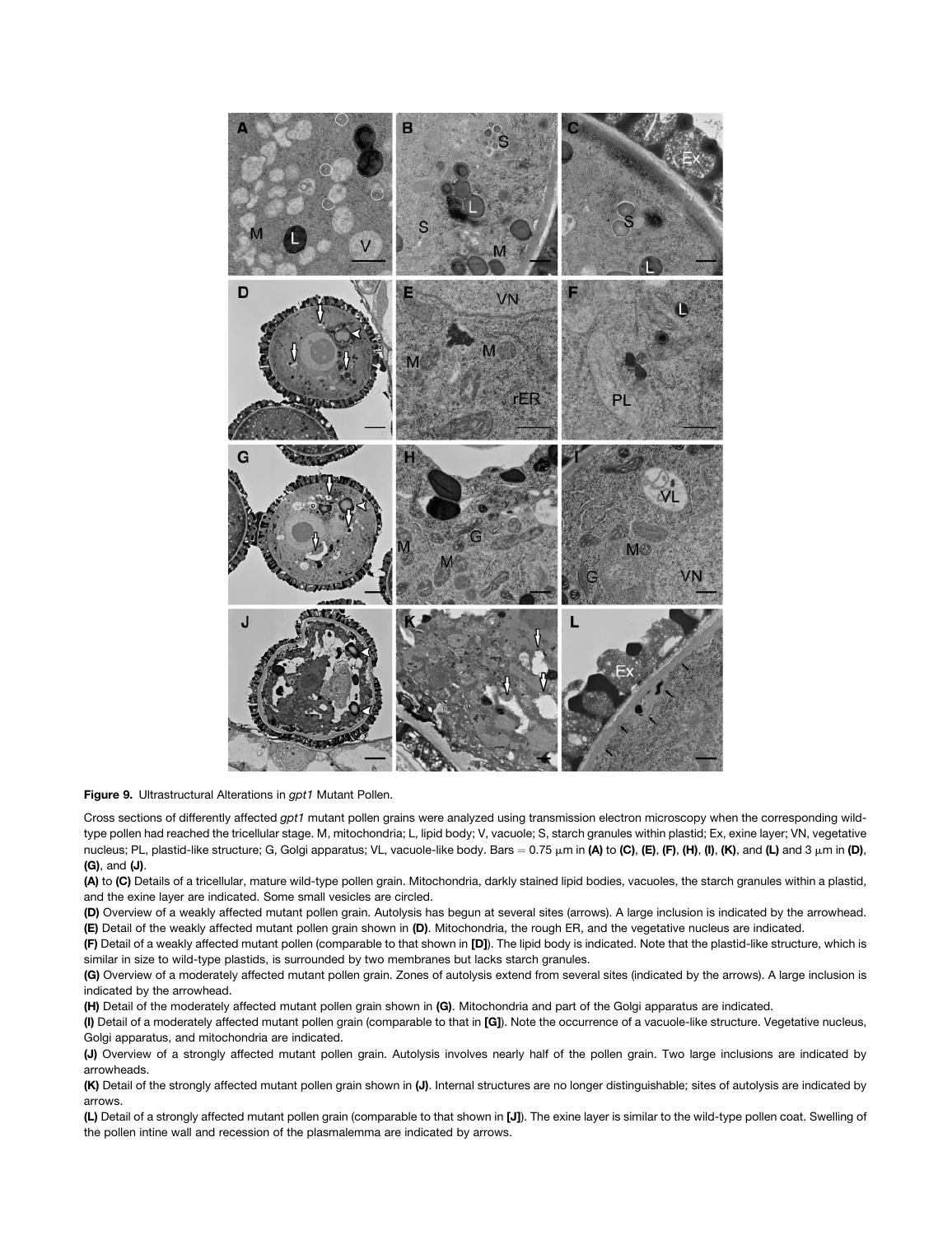

Figure 10. *GPT1*:*uidA* Expression in Ovules and the Terminal Developmental Stage of *gpt1-2* Embryo Sacs.

(A) Bright-field image of GUS activity in *GPT1*:*uidA* ovules. The plane of focus is on the chalazal region of the ovule, and the embryo sac is indicated by an arrow.

(B) to (D) Examination of the terminal developmental stage of *gpt1-2* embryo sacs. Flowers of *GPT1/gpt1-2* plants were emasculated, and whole-mount preparations of ovules were analyzed by differential interference contrast (DIC) microscopy 48 h after emasculation.

(B) DIC image of an ovule harboring a wild-type embryo sac. The wildtype embryo sac is at the terminal developmental stage, comprising one secondary nucleus, one egg cell nucleus, and two synergid cell nuclei at the micropylar end (indicated by arrowheads). SEN, secondary nucleus; ECN, egg cell nucleus; SCN, synergid cell nuclei.

(C) DIC image of an ovule harboring a mutant embryo sac. In the mutant embryo sac, two slightly enlarged nuclei lie side by side. These two nuclei resemble polar nuclei before fusion and are termed polar nuclei like. One additional smaller nucleus is also visible (indicated by an arrowhead). PNL, polar nuclei like.

(D) DIC image of an ovule harboring a degenerating embryo sac. The mutant embryo sac has collapsed and contains only one nucleus (indicated by the arrowhead). dFG, degenerating female gametophyte.  $Bar = 50$  um.

several starch-free mutants of Arabidopsis (Lin et al., 1988; Kofler et al., 2000) that retain full fertility and display no reduction in pollen viability (P. Niewiadomski and A. Schneider, unpublished results) demonstrates that starch accumulation per se is not a prerequisite for pollen development.

Glc6P or even triose phosphates can also be used as a carbon skeleton for fatty acid biosynthesis. However, fatty acid biosynthesis also can be driven by a range of alternative substrates (e.g., phospho*enol*pyruvate, acetate, malate, or pyruvate) (for review, see Fischer and Weber, 2002). Therefore, it remains unclear to what extent Glc6P and triose phosphates might serve as precursors for fatty acid biosynthesis. Nevertheless, we assume that GPT1 fulfils an essential role in fatty acid metabolism during pollen development. Fatty acid biosynthesis in the plastids depends on the availability of reducing equivalents, which are generated by the first enzymatic reactions in the OPPP. An inadequate supply of Glc6P as a precursor for the OPPP, therefore, would restrict activity of the fatty acid synthase complex. It has been shown that a mutation in enoyl-ACP reductase, which catalyzes the final reaction in the de novo fatty acid biosynthesis cycle and consumes reducing equivalents, leads to premature cell death and altered morphology in Arabidopsis (Mou et al., 2000). Although the *mod1* mutation, a single amino acid substitution in the enoyl-ACP reductase, allowed residual enzyme activity and caused a reduction of only  $\sim$  10% in lipid content, the pleiotropic morphological effects in this mutant were severe (Mou et al., 2000). A role for GPT1 in fatty acid metabolism during pollen development is supported by the following observations: *GPT1* expression increases during pollen development (Figure 7), as one would expect if the GPT1 function has to meet increasing demands for reducing equivalents for fatty acid biosynthesis. In developing pollen grains, oil body accumulation, as well as the proliferation of an extensive network of endoplasmic reticulum (ER) membranes and vesicles, have been reported to commence after the first pollen mitosis (Piffanelli et al., 1998) Likewise, the pattern of lipid marker gene expression coincides with the accumulation of intracellular storage and membrane lipid components in *Brassica napus* pollen (Piffanelli et al., 1997). Furthermore, while weakly affected *gpt1* pollen grains still possessed lipid bodies, the overall number of lipid bodies in mutant pollen was significantly reduced. The variation in lipid body content and in pollen viability might be caused by variable rates of GPT1 protein depletion, with functional GPT1 protein presumably being carried over from plastids of the microspore mother cell. There was no indication for the involvement of *GPT2*, although the possibility that *GPT2* is activated in the absence of *GPT1* cannot be excluded.

A defect in lipid biosynthesis should also affect the integrity of cell membranes. The membrane-bound glycerol-3-phosphate acyltransferase (GPAT) mediates the initial step in glycerolipid biosynthesis in extraplastidic compartments of plant cells. The Arabidopsis *gpat1* mutant displays defects in ER membrane biogenesis and altered oil body size in pollen grains; *gpat1* pollen grains, moreover, show reduced competitiveness in fertilization (Zheng et al., 2003). Surprisingly, in weakly and moderately affected *gpt1* pollen, the ER network and other membrane systems, like the nuclear membrane, the Golgi apparatus, and mitochondria, were not visibly altered compared with the wild type. Only in strongly affected *gpt1* pollen grains was a disorganization of the plasma membrane observed. This phenomenon, however, may be considered as a secondary effect because it was associated with a swelling of the pollen wall and occurred only at an advanced state of autolysis.

Another striking feature of *gpt1* mutant pollen was the almost complete absence of dispersed vacuoles in tricellular pollen (Figures 8C and 9D to 9L). In the wild type, the vacuoles undergo serial transformations during pollen development (e.g., in microspores, a large vacuole appears, which divides into small vegetative vacuoles after the first mitosis) (Yamamoto et al., 2003). These vegetative vacuoles disappear after the second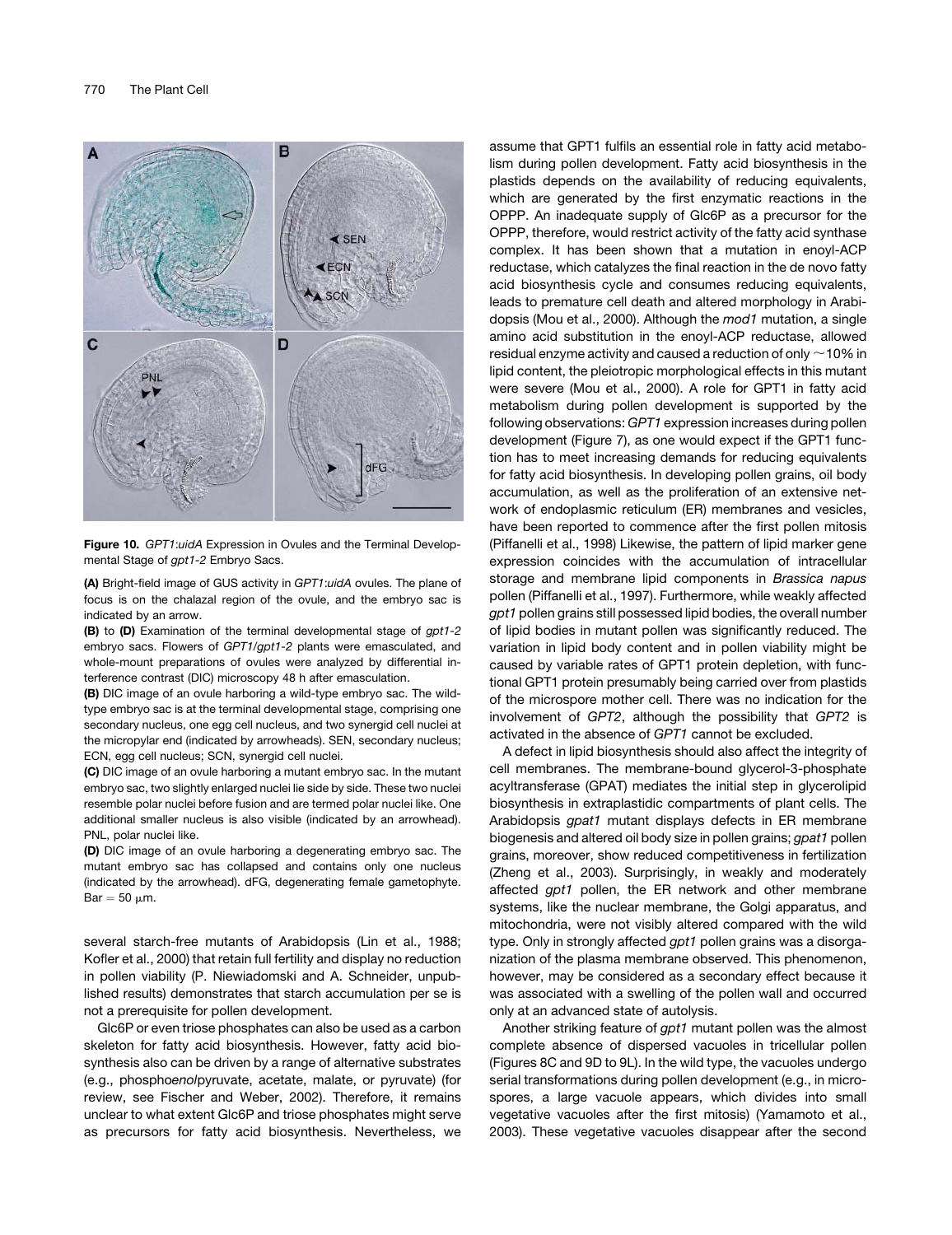Table 5. Expression Analysis of Genes Involved in Plastidic OPPP Metabolism

|              | Pollen Expression |            |             |  |
|--------------|-------------------|------------|-------------|--|
| Gene Number  | Uninuclear        | Bicellular | Tricellular |  |
| G6PDH genes: |                   |            |             |  |
| At1q09420    | 503               | 540        | 359         |  |
| At1q24280    | 1432              | 1340       | 537         |  |
| At5g13110    | 3094              | 3192       | 1033        |  |
| At5q35790    | 221               | 223        | 72          |  |
| 6PGDH genes: |                   |            |             |  |
| At1q64190    | 2511              | 2567       | 205         |  |
| At3q02360    | 12306             | 15145      | 21713       |  |

Genes encoding plastidic isoforms are listed (Kruger and von Schaewen, 2003). Data represent signal intensities averaged from two technical replicates and were obtained from the NASC at the Genevestigator site (https://www.genevestigator.ethz.ch/). Note that expression of *GPT1* is markedly increased in tricellular pollen grains (see Figure 7C).

mitosis, and in mature pollen grains, storage vacuoles appear that are produced de novo from the rough ER. Finally, in pollen grains from flowers in bloom, these storage vacuoles are converted into lytic vacuoles (Yamamoto et al., 2003). In all microspores of heterozygous *gpt1* plants, the large vacuole was intact (data not shown). In tricellular *gpt1* pollen grains, however, vacuoles were nearly completely absent (Figures 8C and 9D to 9I). The absence of vacuoles in *gpt1* pollen might be explained as a direct consequence of reduced fatty acid biosynthesis, which will lead to a relative lack of components for the formation of the vacuole membranes. Interestingly, a mutation in the *VCL1* gene, which is essential for vacuole biogenesis, affects pollen performance after germination, yet it is not lethal in the gametophyte (Hicks et al., 2004).

In summary, we propose the following working model for the function of GPT1 in pollen development: Developing pollen has a high demand for fatty acids. In *gpt1* pollen, lack of Glc6P results in a reduced supply of reducing equivalents via the OPPP, which directly affects the formation of lipid bodies and vacuoles. The decrease in the level of lipid bodies and of vacuoles is not lethal per se, but the vegetative cell may sense the severe impairment of fatty acid biosynthesis and might initiate an autolytic process leading to nonphysiological cell death. This model is in accordance with the finding that interruption of any vital metabolic process inevitably leads to nonphysiological cell death (Vaux and Korsmeyer, 1999). The model is also supported by the observation that the onset of autolysis precedes the disintegration of mitochondria, rough ER, Golgi stacks, and nuclear membranes (Figures 9D and 9G).

Reducing equivalents are generated via the OPPP in reactions catalyzed by glucose-6-phosphate 1-dehydrogenase (G6PDH; EC 1.1.1.49) and 6-phoshogluconate dehydrogenase (6PGDH; EC 1.1.1.44). In the case that the OPPP plays a pivotal role during pollen development, genes encoding these enzymes should be expressed in these tissues. The expression pattern of genes, which are likely to encode plastidic isoforms of G6PDH and 6PGDH (Kruger and von Schaewen, 2003) are summarized in

Table 5. Of the four genes coding for G6PDH and the two genes coding for 6PGDH, the expression pattern of the *6PGDH* gene *At3g02360* closely resembled that of *GPT1* (i.e., highest expression was found in tricellular pollen grains). In addition, an insertion mutant of this gene (*At3g02360*) produced a high number (32%) of aborted pollen and could not be established in the homozygous state, as is the case for *gpt1* (P. Niewiadomski and A. Schneider, unpublished results). This indicates that the product of *At3g02360* might be crucial for both the OPPP and pollen development, suggesting a functional relationship between the oxidative part of the OPPP and pollen development.

# Involvement of AtGPT1 in Embryo Sac and Seed Development

In addition to its essential role during pollen maturation, GPT1 is important for normal embryo sac development. Thus, the *gpt1* mutation affected the fusion of the polar nuclei during embryo sac development (Figure 10C). In the wild type, fusion of the polar nuclei involves fusion of outer and inner nuclear membranes, and the fusion of the outer nuclear membrane has been suggested to be dependent on the mitochondrial GFA2 protein (Christensen

|             | Table 6. Primers Used in This Study |
|-------------|-------------------------------------|
| Primer Name | <b>Primer Sequence</b>              |
| GPT1PromF   | 5'-CTCATTTGAATTCTTCTTAG-3'          |
| GPT1PromR   | 5'-CGCAGGTTCACCACTCTTGAT-3'         |
| GPT2-F1     | 5'-CACCTCGAGATCATAGTC-3'            |
| GPT2-R1     | 5'-CACCGGAATGTTCTCTCCTCC-3'         |
| F-LB        | 5'-GATGCACTCGAAATCAGCCAATTTTAGAC-3' |
| F-RB        | 5'-TCCTTCAATCGTTGCGGTTCTGTCAGTTC-3' |
| JL-202      | 5'-CATTTTATAATAACGCTGCGGACATCTAC-3' |
| $S-LB$      | 5'-GTCCGCAATGTGTTATTAAGTTGTC-3'     |
| GK-LB       | 5'-ATATTGACCATCATACTCATTGC-3'       |
| GPT1-Fw     | 5'-GCCATGAAAGTAAAATATTCACGCTAAAG-3' |
| GPT1-F1     | 5'-TCACGCTAAAGAGAAATTG-3'           |
| GPT2-F2     | 5'-GTCGGACCAAACTTTGTCTGGT-3'        |
| GPT1-F3     | 5'-GCATTCTTGTCCTGTTCCTAG-3'         |
| GPT1-F4     | 5'-ACCCACATGATGAGACTTAAG-3'         |
| GPT1-F5     | 5'-TGTCTTAATTACATTTCAAGA-3'         |
| GPT1-F6     | 5'-AGAACAGCATCCTAGAATTCCAAAAATGA-3' |
| GPT1-R1     | 5'-ATCTGTTTGTACTTTACTTCTCTCTGGTC-3' |
| GPT1-R2     | 5'- TCCTTCACCAAACATATCTCTC-3'       |
| GPT1-R3     | 5'-GGTATTTTGGTCAAGGTAAGG-3'         |
| GPT1-R4     | 5'-ATCATCACCGATCGGATGAG-3'          |
| GPT1-R5     | 5'-GTGTGTGCCACAGCAACCTATATGCA-3'    |
| GPT1-R6     | 5'-GGTTTTGGTTTACTTTCAGTTGG-3'       |
| GPT1-R7     | 5'-TCAAGGTAAGGTTATGTTTACCTGGGAAT-3' |
| GPT2-F2     | 5'-GTCGGACCAAACTTTGTCTGGT-3'        |
| GPT2-R2     | 5'-GGTCTGATCAAGAAATGACACTGA-3'      |
| AtACT2/8fwd | 5'-GGTGATGGTGTGTCT-3'               |
| AtACT2/8rev | 5'-ACTGAGCACAATGTTAC-3'             |
| GPT1RT-F    | 5'-TGGCTTACCTCGACGCTTTCT-3'         |
| GPT1RT-R    | 5'-TACTCACCGTTGCAGCCACAT-3'         |
| GPT2RT-F    | 5'-CTTCGAATTTCAAGCGTGAGG-3'         |
| GPT2RT-R    | 5'-TCTGCGCGGATTGTTCATC-3'           |

Primers were used for the identification and verification of *gpt1* and *gpt2* mutants, for the generation of constructs, and for RT-PCR analysis.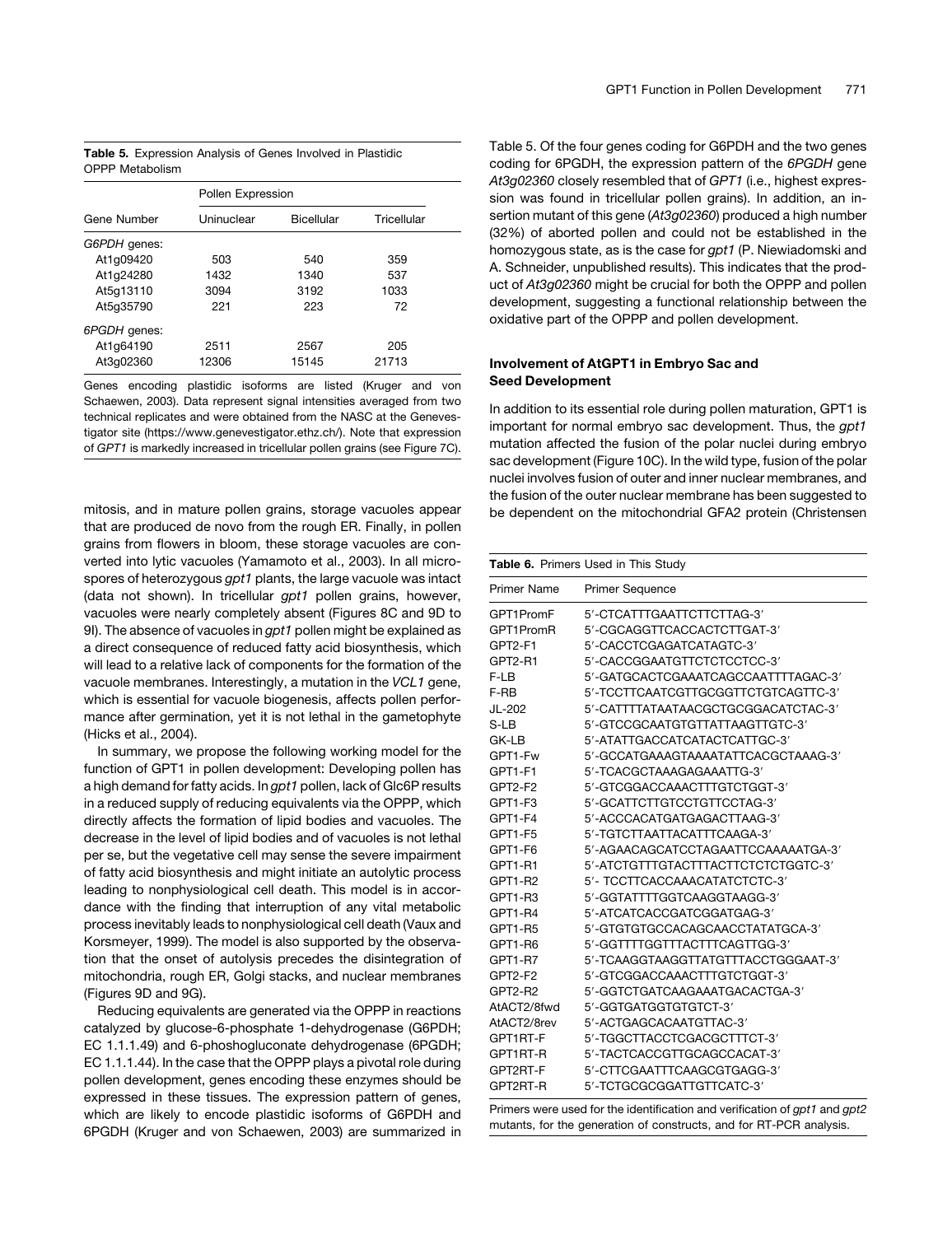et al., 2002). Although it is premature to speculate on the underlying mechanism, At*GPT1* clearly also has a gametophytic effect on female fertility. An involvement of the OPPP seems possible because plastids of the female gametophyte might also depend on the import of reduced carbon sources via GPT1 for the generation of reducing equivalents.

Furthermore, although 5 to 9% homozygous *gpt1* lines are predicted based on TEs measured, we never recovered a homozygous adult plant. Therefore, future work will involve the generation of lines in which the gametophytic defects of the *gpt1* mutation are removed (e.g., by complementing the *gpt1* mutant with *GPT1* driven by a pollen-specific and/or embryo sac–specific promoter). This would allow us to investigate the effects of loss of GPT1 function in the sporophyte, in particular during seed development. It is worth noting that *GPT*:*uidA*based (see Figures 3G to 3L) and microarray-based analyses have shown that the expression of *GPT1* in seeds covaries with the one of starch metabolizing enzymes (Ruuska et al., 2002). Therefore, it will be interesting to see if GPT1 plays a role during the starch accumulating phase and/or during the oil accumulating phase throughout embryogenesis.

### METHODS

#### Plant Material

Seeds of *Arabidopsis thaliana* (Heynh.) (ecotypes Ws-2 [N1601] and Col-0 [N1093], a collection of 6500 T-DNA–transformed lines obtained by seed transformation [Feldmann collection; Forsthoefel et al., 1992] and arranged in pool sizes of 100 [N3115 and N6500] and 20 [N3116 and N6400], and two lines identified at the Salk Institute [N521762 and N589293]) were provided by the NASC (http://nasc.nott.ac.uk/home. html). Seeds of pools 2, D, plate 66 and 8, F, plate 67 were obtained from the AKF (http://www.biotech.wisc.edu/Arabidopsis/), and seeds of line 454A06 were supplied by GABI-Kat (http://www.mpiz-koeln.mpg. de/GABI-Kat/). Plants were grown in a temperature-controlled greenhouse in a light/dark cycle of 16 h/8 h or in a growth chamber in a light/dark cycle of 12 h/12 h at day/night temperatures of 21°C/18°C and 40% humidity.

### Construction of Promoter:uidA and 35S:cDNA Fusions and Analysis of Transgenic Plants

The GPT1-promoter-GUS construct was generated as a translational fusion by ligating a DNA fragment comprising the promoter and the 5' end of the coding region of *GPT1* to the *uidA* gene. The AtGPT1 DNA fragment (2.1 kb) was generated using a proofreading DNA polymerase (Pfx; Invitrogen, Karslruhe, Germany) and the primer combination GPT1PromF/GPT1PromR (for primer sequences, see Table 6) and subcloned into pBluescript KS- (pBS; Stratagene, La Jolla, CA). After restriction with *Sal*I/fill in-*Xba*I, the DNA fragment was cloned into *SmaI+XbaI-digested pGPTV-bar vector (Becker et al., 1992), resulting* in pGPT1prom. The 35S:cDNA constructs were assembled starting from the appropriate cDNAs. The AtGPT1 cDNA was identified by screening an Arabidopsis cDNA library (Clontech, Palo Alto, CA) and subsequently subcloned into pBS (Stratagene) to give pGPT1. The AtGPT2 cDNA was amplified by RT-PCR using the gene-specific primers GPT2-F1/GPT2-R1 (Table 6) and subcloned into pGEM-T*easy* (Promega, Madison, WI), resulting in pGPT2. The 35S:GPT constructs were generated by cloning the *SacII/fill* in-*SalI* fragments of pGPT1 and pGPT2 into the *SmaI+SalI-*

digested pBinAR-Kan vector (Höfgen and Willmitzer, 1990), resulting in p35SAtGPT1 and p35SAtGPT2, respectively. The 35S:PsGPT construct was generated by cloning the *Sma*I-*Sal*I fragment of PsGPT-cDNA (Kammerer et al., 1998) into the *Smal+Sall-digested* pBinAR-Kan, resulting in p35SPsGPT. Transgenic plants were generated by vacuum infiltration of Arabidopsis plants using *Agrobacterium tumefaciens* cultures containing the appropriate construct (Bechtold et al., 1993). The primary transformants were allowed to flower and produce seeds.

Transformants were selected with BASTA or kanamycin and verified by PCR analysis. Histochemical localization of GUS in transgenic plants harboring the *GPT1*:*uidA* construct was performed as described previously (Knappe et al., 2003b). The starch content of leaves from control plants and transgenics harboring 35S:cDNA constructs was determined by the method described by Lin et al. (1988).

### Isolation of gpt1 and gpt2 Alleles

The Feldmann collection was subjected to PCR using primers F-LB, F-RB, and GPT1-R5 (for primer sequences, see Table 6) as described previously (Schneider et al., 2002). The AKF BASTA population was screened for *gpt1* insertion alleles using a primer specific for the T-DNA left border (JL-202) in combination with GPT1-Fw (see http://www.biotech.wisc.edu/arabidopsis for Methods). Appropriate PCR bands were identified by DNA gel blot analysis using the AtGPT1 cDNA as a probe, subcloned, and sequenced. In silico analysis of the SALK and GABI-Kat databases (http://signal.salk.edu/cgi-bin/tdnaexpress and http://www. mpiz-koeln.mpg.de/GABI-Kat/) led to the identification of a *gpt2* and additional *gpt1* insertion lines.

Genotyping of lines was done using a PCR-based approach. Genomic DNA was isolated (Liu et al., 1995) from each plant analyzed and used as a template for PCR amplification of DNA fragments corresponding to the wild-type alleles and the insertion alleles. For heterozygous lines, the following primer combinations were used: for the *gpt1-1* line, F-RB/ GPT1-R5 and GPT1-F2/GPT1-R5; for the *gpt1-2* line, Jl-202/GPT1-F3 and GPT1-F3/GPT1-R3, and for the *gpt1-4* line, S-LB/GPT1-R2 and GPT1-R2/GPT1-F3 (see Figure 4B; for primer sequences, see Table 6). For the homozygous *gpt1-3* line, S-LB/GPT1-F5 and GPT1-F2/GPT1-R4 were used, for *gpt1-5*, F-LB/GPT1-R4 and GPT1-F1/GPT1-R6, and for *gpt1-6*, Jl-202/GPT1-F4 and GPT1-F4/GPT1-R1 (see Figure 4B, Table 6). The *gpt2-1* line (GABI-Kat line 454A06) was genotyped using the GPT2 specific primer combination GPT2-F2/GPT2-R2 and the T-DNA–specific primer GK-LB together with GPT2-R2. DNA gel blots (10  $\mu$ g of DNA) were prepared and analyzed following standard protocols (Sambrook et al., 1989) using a 645-bp GPT1, a 708-bp RB, or a 299-bp LB fragment as the probe (Figure 4C).

#### Genetic Analysis

To examine gametophytic transmission of the *gpt1-1* (background Ws-2) and *gpt1-2* (background Ws-2) alleles, reciprocal test crosses were performed between wild-type (Ws-2 and Col-0) and mutant lines. Seeds harvested from crosses of *gpt1-1* with Ws-2 were sown on kanamycincontaining plates, and the resistance phenotype was scored. Seeds obtained from crosses of *gpt1-2* with Ws-2 or Col-0 were sown on soil, and genomic DNAs from the F1 progeny were analyzed by PCR using the primer combination Jl-202/GPT1-F3. The success of crosses between *gpt1-2* and Col-0 was monitored using the cleaved-amplified polymorphic sequence marker ER (http://www.arabidopsis.org/; Konieczny and Ausubel, 1993). No cases of adventitious self-fertilization were detected among the F1 progeny. The TE of T-DNA via each type of gamete (TE male and TE female) was calculated as described previously (Howden et al., 1998). The percentage of arrested gametophytes based on transmission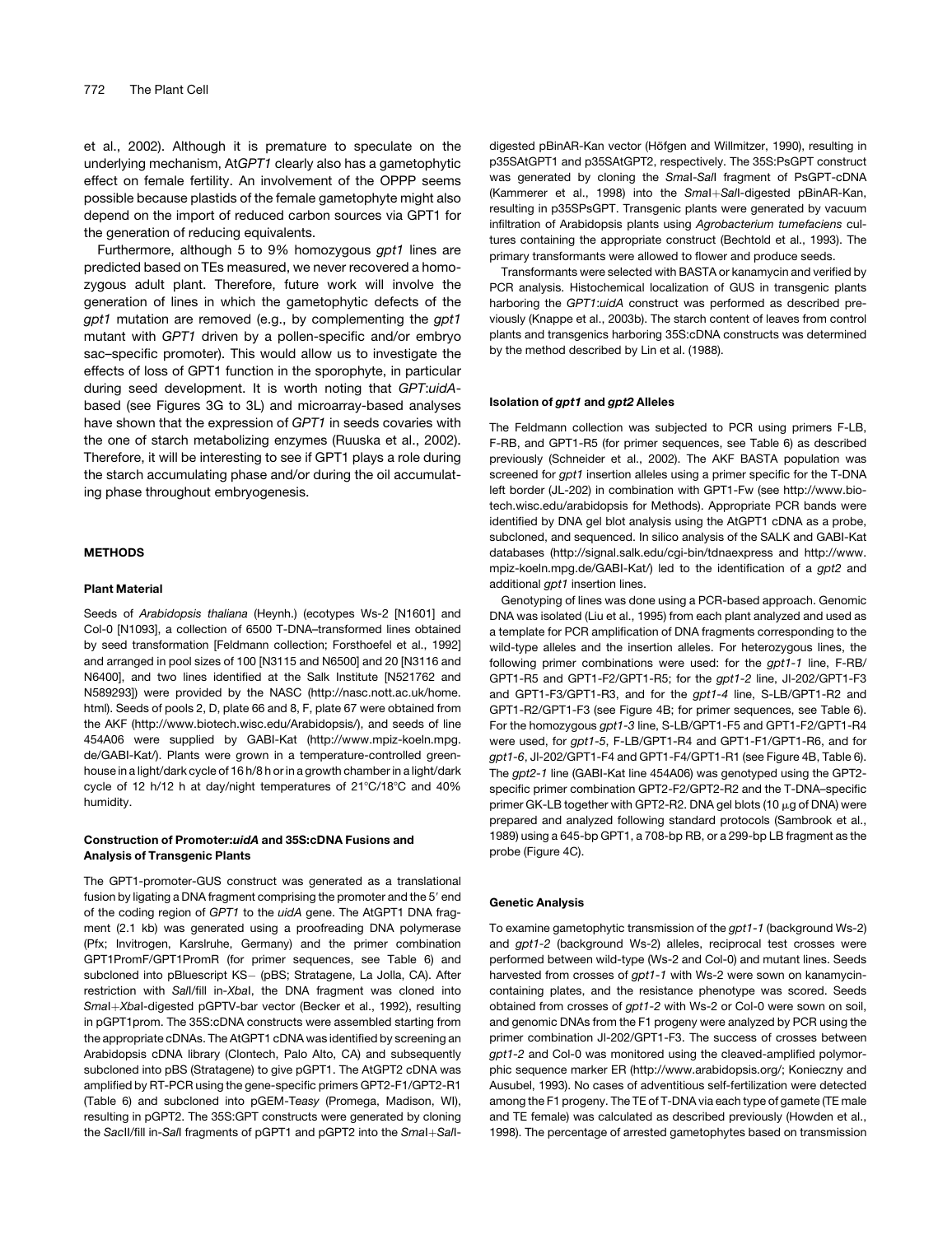data was calculated according to the following formula:  $(100 - back$ ground)/2 – TE  $\times$  (100 – background)/2 = % aborting events.

#### Phenotypic Analysis and Quantification

Seed development was analyzed in the 10th to 12th siliques of the main inflorescence of self-pollinated heterozygous *gpt1* plants and wild-type plants at a stage when the final silique size had been reached. To determine the terminal phenotype of mutant ovules, flowers were emasculated and the ovule phenotype was analyzed 48 h after emasculation. Flowers were fixed for 16 h in an ethanol:acetic acid mixture (9:1), washed in 80 and 70% ethanol, and cleared in chloral hydrate: $H_2O$ : glycerol (8:3:1).

Analysis of mature pollen with DAPI was performed as previously described (Park et al., 1998) Alexander staining of pollen was performed on released pollen grains by adding them directly to Alexander's stain (Alexander, 1969).

Preparations were examined with a light microscope (Eclipse E800; Nikon, Tokyo, Japan) equipped for differential interference contrast and fluorescence microscopy. Images were captured using a 1-CCD color video camera (KY-F1030; JVC, Singapore) operated by the DISKUS software package (Technisches Büro Hilgers, Königswinter, Germany).

### Transmission and Scanning Electron Microscopy

Stamens for transmisssion electron microscopy were taken from different flower stages and fixed with 2% glutaraldehyde in 50 mM phosphate buffer, pH 7.4, overnight at 4°C. Samples were postfixed in 1% osmium tetroxide for 8 h on ice, dehydrated in a graduated acetone series, including a step with 1% uranylacetate (in 50% acetone, 2 h), embedded in Spurr's resin, and polymerized at 50°C for  $\sim$  72 h. Ultrathin sections (60 to 70 nm) were cut with a diamond knife (Micro Star, Huntsville, TX) on a Leica Ultracut UCT microtome (Leica Microsystems, Vienna, Austria) and mounted on pioloform-coated copper grids. The sections were stained with lead citrate and uranyl acetate (Reynolds, 1963) and viewed with a Zeiss EM 109 transmission electron microscope (Carl Zeiss, Oberkochen, Germany) at 80 kV. Micrographs were taken using SO-163 EM film (Kodak, Rochester, NY).

For scanning electron microscopy, released pollen grains were mounted on stubs and sputter-coated with gold particles (S150A; Edwards, Crawley, UK). Specimens were examined with a scanning electron microscope (XL 30 ESEM; Philips, Eindhoven, The Netherlands) at an accelerating voltage of 15 kV.

#### Genetic Complementation

A genomic library of Arabidopsis in  $\lambda$ EMBL3 (Clontech) was screened by plaque hybridization using the *AtGPT1* cDNA insert as a probe following standard protocols (Sambrook et al., 1989). A genomic DNA clone containing the *GPT1* locus was isolated and an 11-kb *Sal*I-*Bam*HI fragment was subcloned into pBS (Stratagene) and sequenced. The *Sal*I-*Bam*HI fragment, including the *GPT1* coding region flanked by 3.3 kb of 5' and 5.3 kb of 3' noncoding sequence, was excised from the cloning vector and inserted into the binary vector pGreen (Hellens et al., 2000), resulting in pGreen-GPT1. pGreen-GPT1 was introduced into *A. tumefaciens* strain 3101 containing pSoup (Hellens et al., 2000) and subsequently transformed into *GPT1/gpt1-2* plants (see Figure 5). Transgenic Arabidopsis plants were selected for kanamycin resistance. Segregation analysis of the endogenous *GPT1* locus was performed by PCR using the primer combination GPT1-F6/GPT1-R7 (Table 6) and TaKaRa Ex-*Taq* polymerase according to the manufacturer's instructions (BioWhittaker, Verviers, Belgium). Generation of a 5-kb fragment indicates the presence of the endogenous *GPT1* locus and not the introduced genomic *GPT1* fragment.

#### Expression Analysis

Total RNA was isolated from different mutant lines as previously described (Eggermont et al., 1996). Oligo(dT)-primed cDNA from 2 µg of total RNA (DNase treated) was synthesized using the SuperScript reverse transcriptase system (Invitrogen). Primers used for amplification were GPT1RT-F/GPT1RT-R and GPT2RT-F/GPT2RT-R (for primer sequences, see Table 6), and reactions were performed for 5 min at 95°C followed by 40 cycles of 30 s at  $94^{\circ}$ C, 1 min at  $55^{\circ}$ C, and 2 min at  $72^{\circ}$ C.

For the isolation of guard cell and mesophyll cell protoplasts, epidermal peels and epidermis-free developed rosette leaves were incubated for 2 h or 20 to 30 min, respectively, in solutions containing 0.8% (w/v) cellulase (Onozuka R-10; Serva, Heidelberg, Germany), 0.1% pectolyase (Sigma-Aldrich, St. Louis, MO), 0.5% BSA, 0.5% polyvinylpyrrolidone, 1 mM  $CaCl<sub>2</sub>$ , and 10 mM Mes/Tris, pH 5.6. The osmolarity of the enzyme solution was adjusted to 540 (for guard cell protoplasts) or 400 (for mesophyll cell protoplasts) mosmol  $kg^{-1}$  with D-sorbitol. Protoplasts released from guard cells or mesophyll tissues were recovered by filtration through a 20- $\mu$ m nylon mesh and washed twice in 1 mM CaCl<sub>2</sub> buffer. Protoplast RNA was purified twice with the Dynabeads mRNA Direct kit (Dynal, Oslo, Norway) to minimize DNA contamination. Quantitative real-time RT-PCR was performed in a Light Cycler (Roche, Mannheim, Germany) as described before (Ivashikina et al., 2003) using AtACT2/8fwd/AtACT2/8rev and GPT1RT-F/GPT1RT-R as primer pairs (for primer sequences, see Table 6).

In silico expression analysis was performed at https://www.genevestigator.ethz.ch/.

### Heterologous Expression of AtGPTs in Yeast Cells and Reconstitution of Transport Activities

For heterologous expression in yeast cells, cDNAs coding for the mature forms of AtGPT1 and AtGPT2 were cloned into the yeast expression vector pYES2-NT (Invitrogen). The mature AtGPT1 was obtained by cloning the *Pvu*I/blunted-*Eco*RI fragment of pGPT1 into *Bam*HI/fillin+EcoRI-digested pYES2-NTC, resulting in pYESmGPT1. The mature form of AtGPT2 was obtained by cloning the *Pvu*I/blunted-*Eco*RI fragment of pGPT2 into *BamHI/fill-in+EcoRI-digested pYES2-NTA, resulting* in pYESmGPT2. Both constructs were transformed into the *Saccharomyces cerevisiae* strain INVSc1 (Invitrogen), and transformants were selected using *URA3* as the selective marker. The induction of protein expression was done according to the manufacturer's instructions. Yeast cells were harvested 6 h after induction and disrupted in 10 mM Tris-HCl, pH 7.5, 1 mM EDTA, and 300  $\mu$ g mL<sup>-1</sup> phenylmethylsulfonylfluoride. The 100,000*g* yeast membrane fractions were prepared by ultracentrifugation and solubilized using 2% (w/v) *n*-dodecyl maltoside, and the recombinant His6-GPT1 and His6-GPT2 proteins were then purified via metal affinity chromatography on Ni<sup>2+</sup>-nitrilotriacetic acid agarose (Qiagen, Hilden, Germany) and used for reconstitution of transport activities. Reconstitution of whole tissue extracts and of transport activities was performed as previously described (Loddenkötter et al., 1993; Kammerer et al., 1998; Knappe et al., 2003b).

#### ACKNOWLEDGMENTS

We thank the Genomic Analysis Laboratory of the Salk Institute for providing the sequence-indexed Arabidopsis T-DNA insertion mutants, Kerstin Kunze, Hildegard Voll, Rita Grotjahn, and Barbara Hess for technical assistance, Siegfried Werth for photographs, Rita Gross-Hardt (University of Zürich, Switzerland) for support with ovule analysis, and Dario Leister (Max-Planck-Institute for Plant Breeding, Cologne,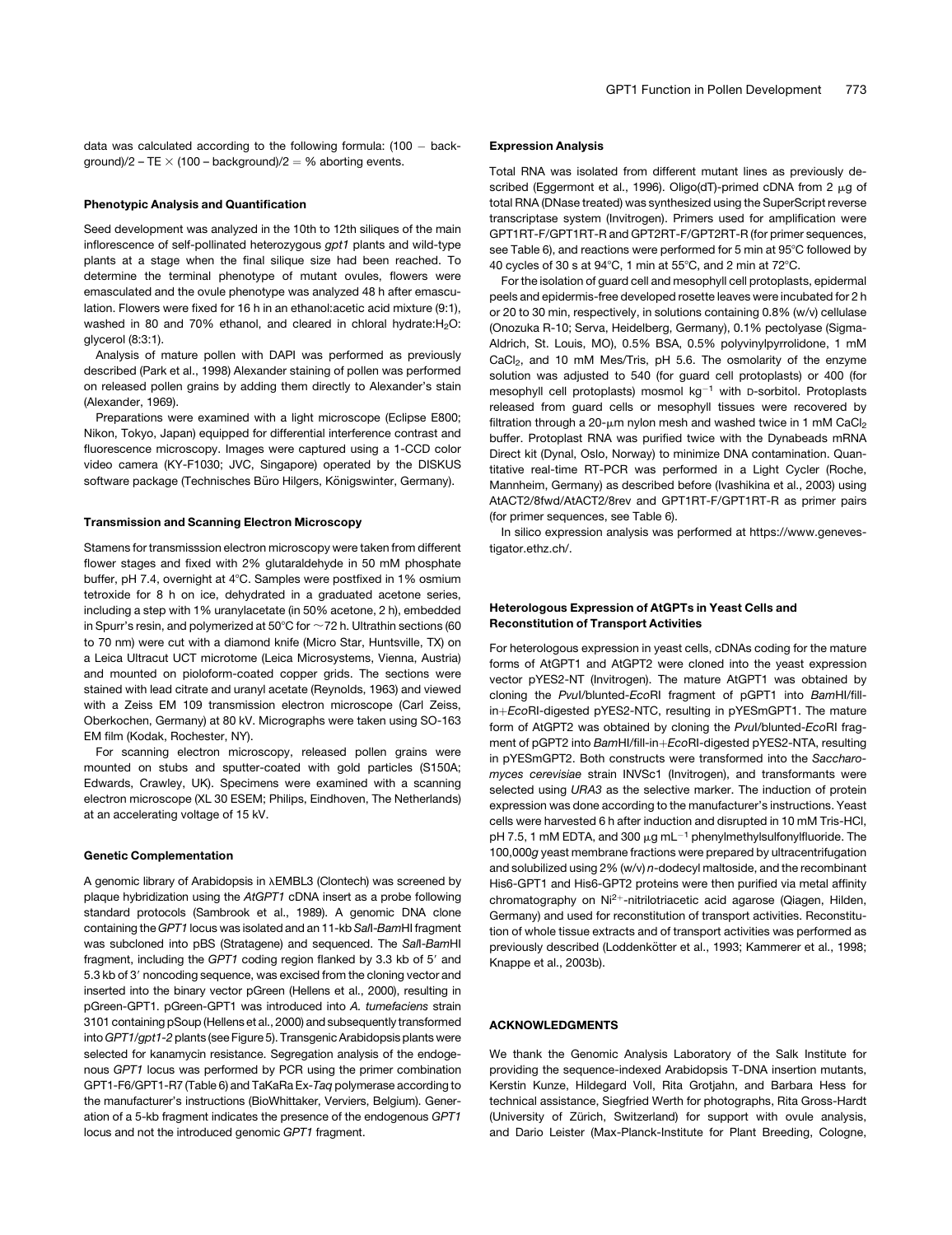Germany), Paul Hardy (University of Düsseldorf, Germany), and Eric van der Graaff for critical reading of the manuscript. This work was supported by grants from the Deutsche Forschungsgemeinschaft, the Bundesministerium für Bildung und Forschung, and the Fonds der Chemischen Industrie.

Received November 5, 2004; accepted January 13, 2005.

#### REFERENCES

- Alexander, M.P. (1969). Differential staining of aborted and nonaborted pollen. Stain Technol. 44, 117–122.
- Alonso, J.M., et al. (2003). Genome-wide insertional mutagenesis of *Arabidopsis thaliana*. Science 301, 653–657.
- Baud, S., Guyon, V., Kronenberger, J., Wuilleme, S., Miquel, M., Caboche, M., Lepiniec, L., and Rochat, C. (2003). Multifunctional acetyl-CoA carboxylase 1 is essential for very long chain fatty acid elongation and embryo development in Arabidopsis. Plant J. 33, 75–86.
- Bechtold, N., Ellis, J., and Pelletier, G. (1993). *In planta Agrobacterium* mediated gene transfer by infiltration of adult *Arabidopsis thaliana* plants. C. R. Acad. Sci. 316, 1194–1199.
- Becker, D., Kemper, E., Schell, J., and Masterson, R. (1992). New plant binary vectors with selectable markers located proximal to the left T-DNA border. Plant Mol. Biol. 20, 1195–1197.
- Beckles, D.M., Smith, A.M., and ap Rees, T.A. (2001). A cytosolic ADP-glucose pyrophosphorylase is a feature of graminaceous endosperms, but not of other starch-storing organs. Plant Physiol. 125, 818–827.
- Borchert, S., Harborth, J., Schünemann, D., Hoferichter, P., and Heldt, H.W. (1993). Studies of the enzymic capacities and transport properties of pea root plastids. Plant Physiol. 101, 303–312.
- Bowsher, C.G., Boulton, E.L., Rose, J., Nayagam, S., and Emes, M.J. (1992). Reductant for glutamate synthase is generated by the oxidative pentose-phosphate pathway in nonphotosynthetic root plastids. Plant J. 2, 893–898.
- Carlsson, A.S., LaBrie, S.T., Kinney, A.J., von Wettstein-Knowles, P., and Browse, J. (2002). A KAS2 cDNA complements the phenotypes of the Arabidopsis fab1 mutant that differs in a single residue bordering the substrate binding pocket. Plant J. 29, 761–770.
- Caspar, T., Huber, S.C., and Somerville, C. (1985). Alterations in growth, photosynthesis, and respiration in a starchless mutant of *Arabidopsis thaliana* (L.) deficient in chloroplast phosphoglucomutase activity. Plant Physiol. 79, 11–17.
- Christensen, C.A., Gorsich, S.W., Brown, R.H., Jones, L.G., Brown, J., Shaw, J.M., and Drews, G.N. (2002). Mitochondrial GFA2 is required for synergid cell death in Arabidopsis. Plant Cell 14, 2215– 2232.
- Drews, G.N., Lee, D., and Christensen, C.A. (1998). Genetic analysis of female gametophyte development and function. Plant Cell 10, 5–17.
- Eggermont, K., Goderis, I.J., and Broekaert, W.F. (1996). Highthroughput RNA extraction from plant samples based on homogenisation by reciprocal shaking in the presence of a mixture of sand and glass beads. Plant Mol. Biol. Rep. 14, 273–279.
- Eicks, M., Maurino, V., Knappe, S., Flügge, U.I., and Fischer, K. (2002). The plastidic pentose phosphate translocator represents a link between the cytosolic and the plastidic pentose phosphate pathways in plants. Plant Physiol. 128, 512–522.

Entwistle, G., and ap Rees, T.A. (1988). Enzymic capacities of

amyloplasts from wheat (*Triticum aestivum*) endosperm. Biochem. J. 255, 391–396.

- Fischer, K., Kammerer, B., Gutensohn, M., Arbinger, B., Weber, A., Häusler, R.E., and Flügge, U.I. (1997). A new class of plastidic phosphate translocators: A putative link between primary and secondary metabolism by the phosphoenolpyruvate/phosphate antiporter. Plant Cell 9, 453–462.
- Fischer, K., and Weber, A. (2002). Transport of carbon in non-green plastids. Trends Plant Sci. 7, 345–351.
- Flügge, U.I. (1999). Phosphate translocators in plastids. Annu. Rev. Plant Physiol. Plant Mol. Biol. 50, 27–45.
- Forsthoefel, N.R., Wu, Y., Schulz, B., Bennett, M.J., and Feldmann, K.A. (1992). T-DNA insertion mutagenesis in *Arabidopsis*: Prospects and perspectives. Aust. J. Plant Physiol. 19, 353–366.
- Hedrich, R., Raschke, K., and Stitt, M. (1985). A role for fructose-2,6 bisphosphate in regulating carbohydrate metabolism in guard cells. Plant Physiol. 79, 977–982.
- Hellens, R.P., Edwards, E.A., Leyland, N.R., Bean, S., and Mullineaux, P.M. (2000). pGreen: A versatile and flexible binary Ti vector for *Agrobacterium*-mediated plant transformation. Plant Mol. Biol. 42, 819–832.
- Hicks, G.R., Rojo, E., Hong, S., Carter, D.G., and Raikhel, N.V. (2004). Geminating pollen has tubular vacuoles, displays highly dynamic vacuole biogenesis, and requires *VACUOLESS1* for proper function. Plant Physiol. 134, 1227–1239.
- Höfgen, R., and Willmitzer, L. (1990). Biochemical and genetic analysis of different patatin isoforms expressed in various organs of potato (*Solanum tuberosum*). Plant Sci. 66, 221–230.
- Howden, R., Park, S.K., Moore, J.M., Orme, J., Grossniklaus, U., and Twell, D. (1998). Selection of T-DNA-tagged male and female gametophytic mutants by segregation distortion in *Arabidopsis*. Genetics 149, 621–631.
- Ivashikina, N., Deeken, R., Ache, P., Kranz, E., Pommerrenig, B., Sauer, N., and Hedrich, R. (2003). Isolation of *AtSUC2* promoter-GFP-marked companion cells for patch-clamp studies and expression profiling. Plant J. 36, 931–945.
- Kammerer, B., Fischer, K., Hilpert, B., Schubert, S., Gutensohn, M., Weber, A., and Flügge, U.I. (1998). Molecular characterization of a carbon transporter in plastids from heterotrophic tissues: The glucose 6-phosphate/phosphate antiporter. Plant Cell 10, 105–117.
- Knappe, S., Flügge, U.I., and Fischer, K. (2003a). Analysis of the plastidic phosphate translocator gene family in Arabidopsis and identification of new phosphate translocator-homologous transporters, classified by their putative substrate-binding site. Plant Physiol. 131, 1178–1190.
- Knappe, S., Löttgert, T., Schneider, A., Voll, L., Flügge, U.I., and Fischer, K. (2003b). Characterization of two functional *phosphoenolpyruvate/phosphate translocator* (*PPT*) genes in Arabidopsis: *AtPPT1* may be involved in the provision of signals for correct mesophyll development. Plant J. 36, 411–420.
- Kofler, H., Häusler, R.E., Schulz, B., Gröner, F., Flügge, U.I., and Weber, A. (2000). Molecular characterisation of a new mutant allele of the plastid *phosphoglucomutase* in *Arabidopsis*, and complementation of the mutant with the wild-type cDNA. Mol. Gen. Genet. 263, 978–986.
- Konieczny, A., and Ausubel, F.M. (1993). A procedure for mapping *Arabidopsis* mutations using co-dominant ecotype-specific PCRbased markers. Plant J. 4, 403–410.
- Kruger, N.J., and von Schaewen, A. (2003). The oxidative pentose phosphate pathway: Structure and organisation. Curr. Opin. Plant Biol. 6, 236–246.
- Li, Y., Rosso, M.G., Strizhov, N., Viehoever, P., and Weisshaar, B. (2003). GABI-Kat SimpleSearch: A flanking sequence tag (FST)